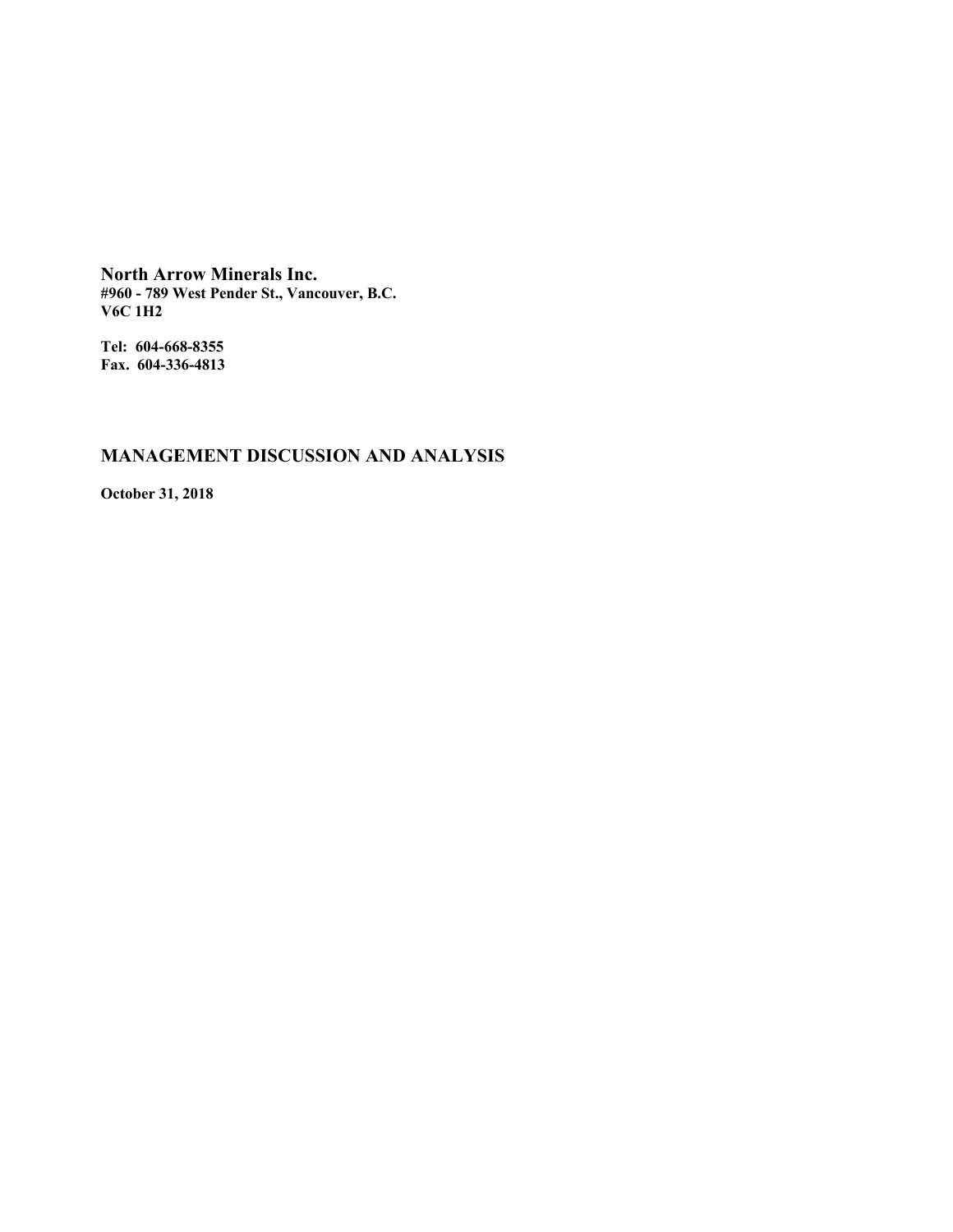# **Form 51-102 F1 Management Discussion and Analysis ("MD&A") North Arrow Minerals Inc. Containing Information up to and including December 20, 2018**

# **Description of Business**

North Arrow Minerals Inc. ("North Arrow", "NAR" or the "Company") is a Canadian mineral exploration company focused on evaluating prospective diamond exploration properties in Canada. The Company's key diamond properties include the Naujaat (Nunavut), Mel (Nunavut), Pikoo (Saskatchewan), Lac de Gras (Northwest Territories), and Loki (Northwest Territories) projects. Shares of the Company trade on the TSX Venture Exchange ("TSXV") under the symbol NAR.

The following discussion and analysis of the Company's financial condition and results of operations for the six months ended October 31, 2018 should be read in conjunction with the unaudited financial statements of the Company for the six months ended October 31, 2018 and October 31, 2017, together with the notes thereto. The MD&A supplements but does not form part of the unaudited financial statements of the Company. The Company's financial statements have been prepared in accordance with International Financial Reporting Standards ("IFRS").

Unless otherwise noted, all currency amounts are stated in Canadian dollars.

## **Forward Looking Statements**

This document may contain "forward-looking statements" within the meaning of Canadian securities legislation and the United States Private Securities Litigation Reform Act of 1995. These forward-looking statements are made as of the date of this document and the Company does not intend, and does not assume any obligation, to update these forwardlooking statements, except as required by law.

Forward-looking statements relate to future events or future performance and reflect management's expectations or beliefs regarding future events and include, but are not limited to, statements with respect to sources of and anticipated financing requirements, the estimation of mineral reserves and resources, the realization of mineral reserve estimates, the timing and amount of estimated future production, costs of production, capital expenditures, success of mining operations, environmental risks, unanticipated reclamation expenses, title disputes or claims and limitations on insurance coverage.

These forward-looking statements include, among others, statements with respect to the Company's objectives for the ensuing year, our medium and long-term goals, and strategies to achieve those objectives and goals, as well as statements with respect to our beliefs, plans, objectives, expectations, anticipations, estimates and intentions. The words "may," "could," "should," "would," "suspect," "outlook," "believe," "plan," "anticipate," "estimate," "expect," "intend," and words and expressions of similar import are intended to identify forward-looking statements. In particular, statements regarding the Company's future operations, future exploration and development activities or other development plans and estimated future financing requirements contain forward-looking statements.

All forward-looking statements and information are based on the Company's current beliefs as well as assumptions made by and information currently available to the Company concerning anticipated financial performance, business prospects, strategies, regulatory developments, development plans, exploration, development and mining activities and commitments. Although management considers these assumptions to be reasonable based on information currently available to it, they may prove to be incorrect.

By their very nature, forward-looking statements involve inherent risks and uncertainties, both general and specific, and risks exist that predictions, forecasts, projections and other forward-looking statements will not be achieved. We caution readers not to place undue reliance on these statements as a number of important factors could cause the actual results to differ materially from the beliefs, plans, objectives, expectations, anticipations, estimates and intentions expressed in such forward-looking statements.

competition in the markets in which the Company operates, the impact of changes in the laws and regulations regulating  $\frac{2}{3}$ These factors include, but are not limited to, developments in world financial and commodity markets, risks relating to fluctuations in the Canadian dollar and other currencies relative to the US dollar, changes in exploration plans due to exploration results and changing budget priorities of the Company or its joint venture partners, changes in project parameters as plans continue to be refined; possible variations in ore reserves, grade or recovery rates; accidents, labour disputes and other risks of the mining industry; delays in obtaining governmental approvals or financing, the effects of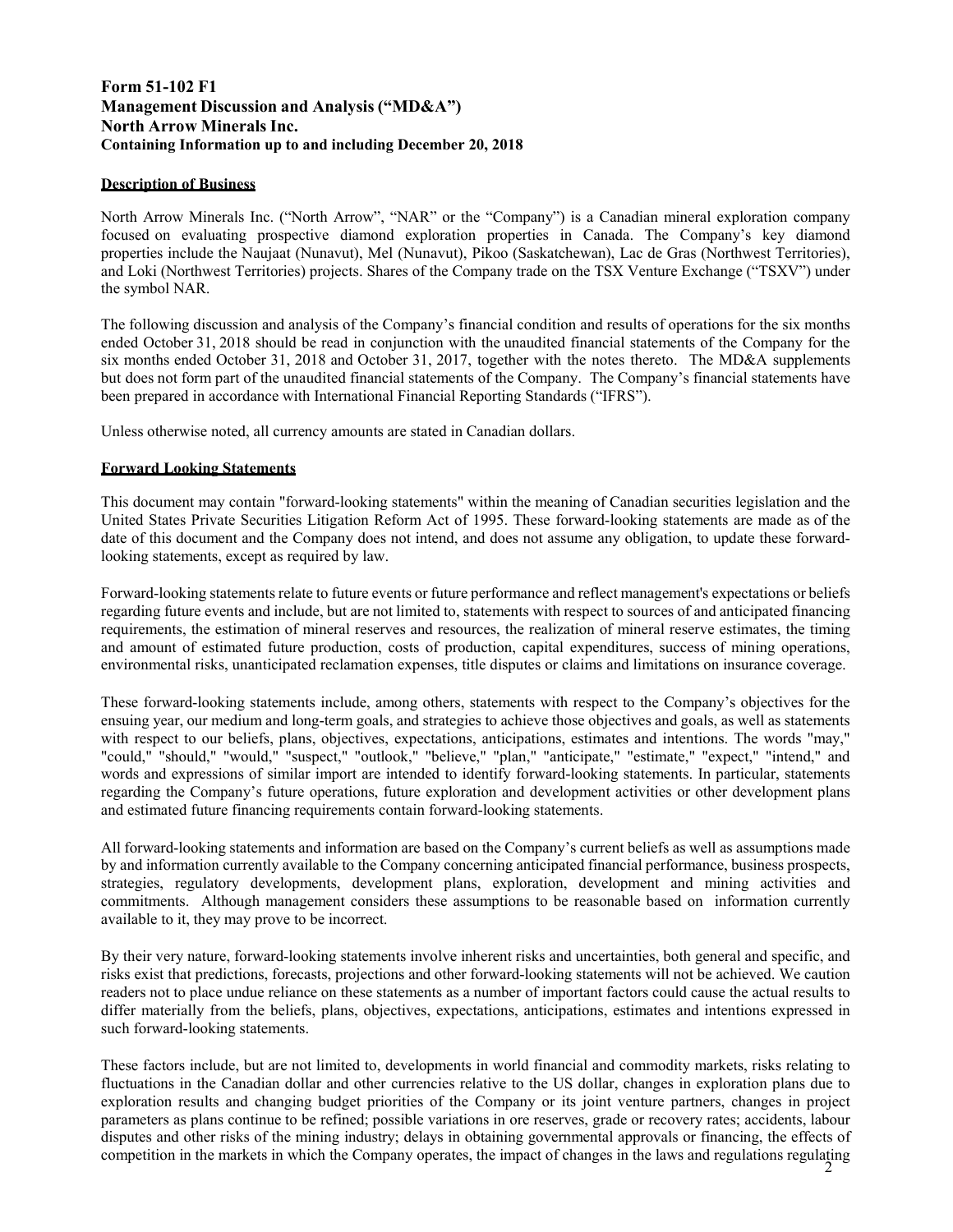mining exploration and development, judicial or regulatory judgments and legal proceedings, operational and infrastructure risks, and the Company's anticipation of and success in managing the foregoing risks. The Company cautions that the foregoing list of factors that may affect future results is not exhaustive. When relying on our forward-looking statements to make decisions with respect to the Company, investors and others should carefully consider the foregoing factors and other uncertainties and potential events. The Company does not undertake to update any forward-looking statement, whether written or oral, that may be made from time to time by the Company or on our behalf, except as required by law.

## **Highlights for the six months ended October 31, 2018 and subsequent events up to December 20, 2018**

- Discovered kimberlite ML345 and expanded kimberlite ML8 as part of the first ever exploration drilling program at the **Mel Diamond Project, NU**. Six holes were completed (787m) as well as collection of 224 kg of kimberlite from the ML8 subcrop, 14 ground magnetic surveys, and collection of 447 till samples. Initial caustic fusion results from 129kg of ML8 returned 33 diamonds larger than the 0.106mm sieve size. Additional analytical work on rock and till samples is ongoing;
- Continued working with the community of Naujaat on plans for permitting a road to provide access to the land north of the hamlet, including to the Company's Q1-4 kimberlite at the **Naujaat Diamond Project, NU**. Work also continued on microdiamond analyses of drill core from Q1-4;
- Exploration drilling and geophysical surveys at the **Lac de Gras diamond Project, NT** were completed by joint venture operator Dominion Diamond Mines. Work included reverse circulation and core drilling of selected targets. Kimberlite drill core from the previously discovered Big Blue kimberlite has undergone detailed petrographic logging and samples have been submitted for KIM characterization and microdiamond analyses;
- On November 20, 2018, the Company reported microdiamond results for kimberlite samples from kimberlites EG05 and 465 at the **Loki Diamond Project**, **NT;**
- On November 20, 2018 the Company announced it had staked additional mineral claims to expand the **Pikoo Diamond Project, SK** to 39,752 ha;
- Effective June 19, 2018, the Company closed concurrent non-brokered flow through and non-flow through private placements for total gross proceeds of \$3,128,892.

A summary of the exploration activities for the Company follows, as well as a description of other corporate activities. These summaries include some discussion of management's future exploration plans. The reader is cautioned that actual results, performance or achievements may be materially different from those implied or expressed in these statements. The Company's exploration programs are subject to change from time to time, based on the analysis of results and changing corporate priorities, exploration targets and funding consideration.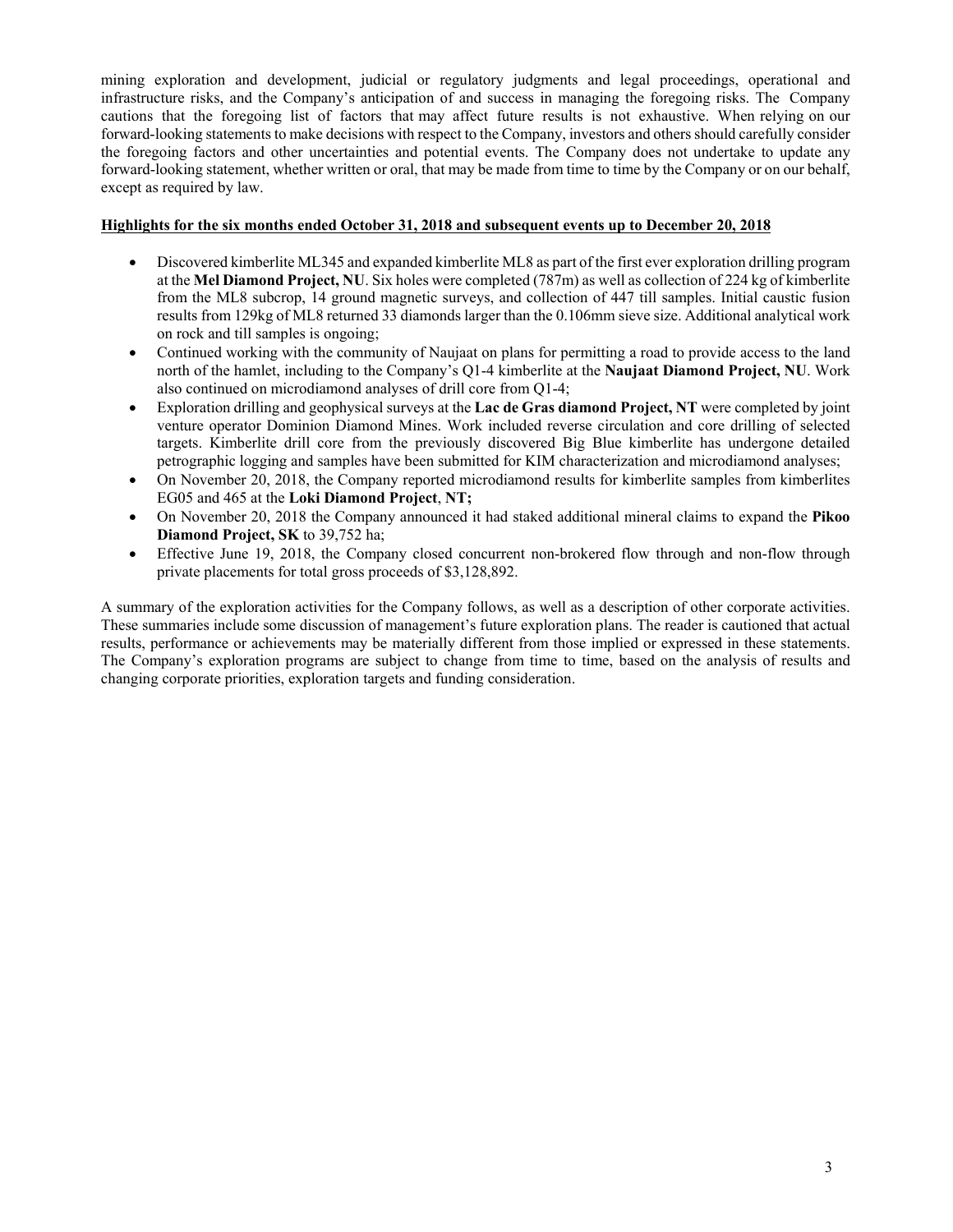# **Exploration Projects Overview**

|                                         |                       | <b>Expended</b><br>During | Write-offs<br>During the     |                  |
|-----------------------------------------|-----------------------|---------------------------|------------------------------|------------------|
|                                         | <b>April 30, 2018</b> | the Period                | <b>Period</b>                | Oct. 31, 2018    |
| <b>Diamond Properties</b>               |                       |                           |                              |                  |
| Lac de Gras, Canada                     |                       |                           |                              |                  |
| <b>Exploration</b> costs                | \$235,404             | \$                        | \$                           | \$235,404        |
| Acquisition and tenure costs            | 277,918               |                           |                              | 277,918          |
| Geological, data collection and assays  | 153,559               |                           |                              | 153,559          |
| Office and salaries                     | 134,040               |                           | $\blacksquare$               | 134,040          |
|                                         | 800,921               | $\overline{\phantom{a}}$  | $\qquad \qquad \blacksquare$ | 800,921          |
| Pikoo, Canada                           |                       |                           |                              |                  |
| <b>Exploration</b> costs                | 1,257,815             | 279                       |                              | 1,258,094        |
| Drilling                                | 2,085,859             |                           |                              | 2,085,859        |
| Acquisition and tenure costs            | 213,660               | 3,730                     |                              | 217,390          |
| Geological, data collection and assays  | 1,592,006             | 2,921                     |                              | 1,594,927        |
| Office and salaries                     | 630,709               | 4,870                     |                              | 635,579          |
| Contribution from joint-venture partner | (637, 813)            |                           |                              | (637, 813)       |
|                                         | 5,142,236             | 11,800                    | $\overline{\phantom{a}}$     | 5,154,036        |
| Loki, Canada                            |                       |                           |                              |                  |
| <b>Exploration</b> costs                | 385,581               | 54,668                    |                              | 440,249          |
| Drilling                                | 269,829               | 2,765                     |                              | 272,594          |
| Acquisition and tenure costs            | 56,924                |                           |                              | 56,924           |
| Geological, data collection and assays  | 169,291               | 35,463                    |                              | 204,754          |
| Office and salaries                     | 138,439               | 11,403                    |                              | 149,842          |
| Recoveries                              | (144, 500)            | (110, 500)                |                              | (255,000)        |
|                                         | 875,564               | (6,201)                   | $\overline{\phantom{a}}$     | 869,363          |
| Naujaat, Canada                         |                       |                           |                              |                  |
| Exploration costs                       | 733,146               | 24,350                    |                              | 757,496          |
| Drilling                                | 1,464,020             |                           |                              | 1,464,020        |
| Acquisition and tenure costs            | 337,152               | 41,281                    | $\overline{\phantom{0}}$     | 378,433          |
| Geological, data collection and assays  | 4,669,946             | 192,820                   |                              | 4,862,766        |
| Office and salaries                     | 713,048               | 40,584                    |                              | 753,632          |
|                                         | 7,917,312             | 299,035                   |                              | 8,216,347        |
| Luxx, Canada                            |                       |                           |                              |                  |
| <b>Exploration</b> costs                | 50,420                |                           |                              | 50,420           |
| Acquisition and tenure costs            | 138,733               |                           |                              | 138,733          |
| Geological, data collection and assays  | 121,301               |                           |                              | 121,301          |
| Office and salaries                     | 44,793                |                           |                              | 44,793           |
|                                         | 355,247               | $\overline{\phantom{a}}$  | $\overline{\phantom{a}}$     | 355,247          |
| Mel, Canada                             |                       |                           |                              |                  |
| <b>Exploration</b> costs                | 204,085               | 1,144,496                 |                              | 1,348,581        |
| Drilling                                |                       | 250,467                   |                              | 250,467          |
| Acquisition and tenure costs            | 287,338               |                           |                              | 287,338          |
| Geological, data collection and assays  | 634,677               | 133,840                   |                              | 768,517          |
| Office and salaries                     | 122,670               | 162,758                   |                              | 285,428          |
|                                         | 1,248,770             | 1,691,561                 | $\overline{\phantom{0}}$     | 2,940,331        |
|                                         |                       |                           |                              |                  |
| <b>TOTAL</b>                            | 16,340,050<br>\$      | \$1,996,195               | \$                           | 18,336,245<br>\$ |

An overview of the exploration activities for the Company follows. For additional details the reader is referred to the Company's continuous disclosure documents available on SEDAR (www.sedar.com)

Unless otherwise stated below, the Company's Canadian exploration activities are conducted under the supervision of Kenneth Armstrong, P.Geo. (ON), President and CEO of the Company.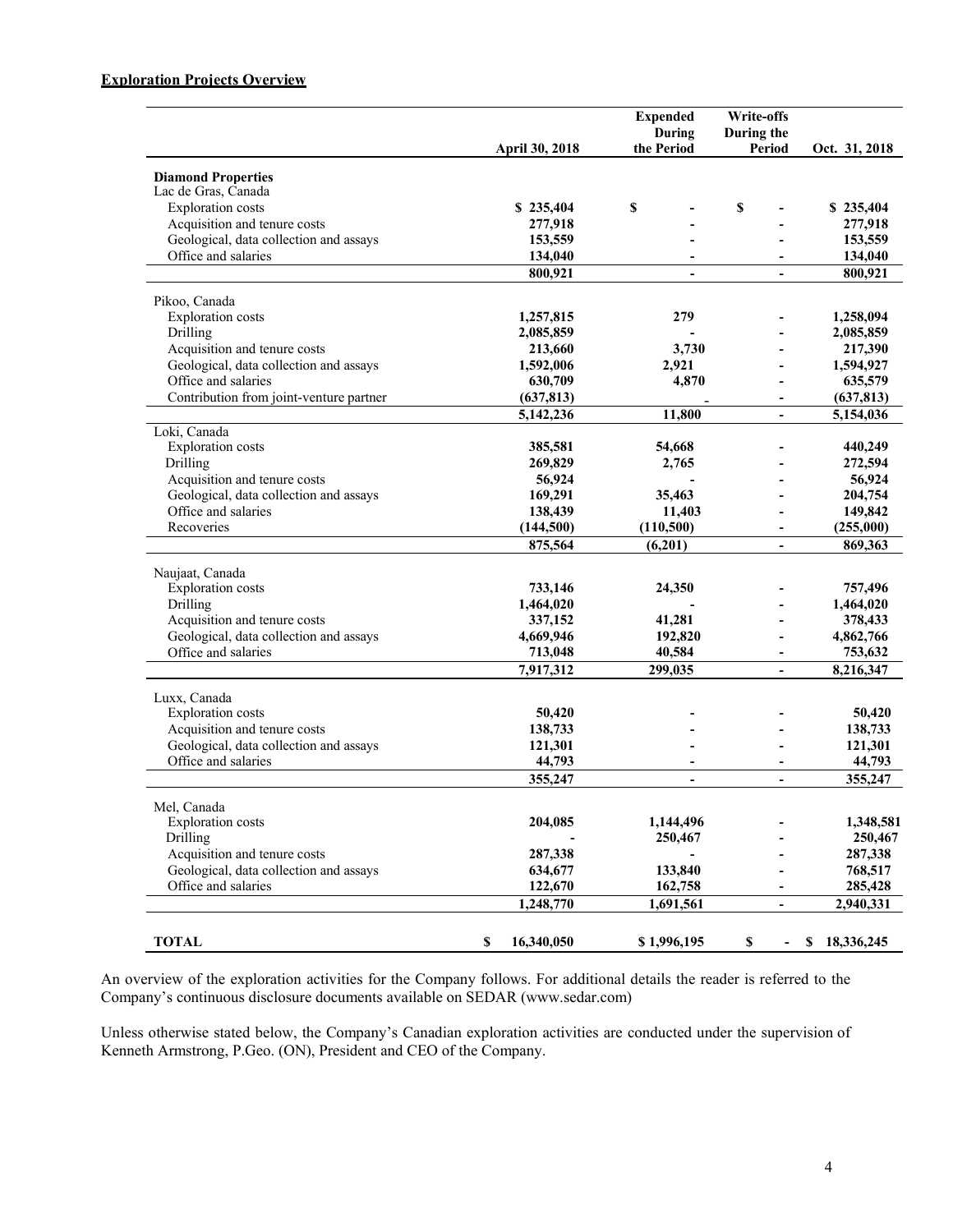# **Diamond Projects**

# Mel Diamond Project - Nunavut

The Company maintains a 100% interest in the Mel diamond project. The project consists of approximately 56,075 hectares on the Melville Peninsula, approximately 140 km south of the community of Hall Beach and 210 km northeast of the community of Naujaat. The property is located within 18 km of tidewater and hosts at least three well defined KIM trains. On October 16, 2017, the Company announced the prospecting discovery of the diamondiferous ML8 kimberlite near the up-ice termination of the northernmost KIM train. ML8 was identified in subcrop and float and a total of 23 diamonds greater than the 0.106mm sieve size were recovered from caustic fusion analyses of a 62.1 kg composite sample of the kimberlite.

During the period ended October 31, 2018 the Company completed the first ever exploration drilling of this new kimberlite field as well as work focused on the generation of new targets through till sampling and geophysical surveys. Six holes (787.5m) were drilled with kimberlite intersected in five holes testing the ML8 and ML345 targets. The sixth hole, testing target ML6, was lost prior to completion. Kimberlite ML8 was tested by three holes over a 170m strike length and two holes testing target ML345, approximately 1.5 km south of ML8, encountered narrow kimberlite dykes at one location along this extensive, >400m target. Difficulties with drill serviceability impacted North Arrow's ability to re-drill ML6, or to follow up the ML8 and ML345 kimberlite drill intercepts and test additional new targets. Details of the drilling were provided in a news release dated September 24, 2018 as well as the Management Discussion and Analysis for the period ending July 31, 2018. Planning has commenced to complete this work in 2019.

On November 20, 2018 the Company reported the results of caustic fusion processing of 129 kg of ML8 kimberlite collected from the same location as the 2017 sample. The results are summarized in the following table along with the 2017 micrdiamond results:

|        |        |          | Number of Diamonds per Sieve Size (mm Square Mesh Sieve) |          |          |          |          |          |        |
|--------|--------|----------|----------------------------------------------------------|----------|----------|----------|----------|----------|--------|
| Sample | Sample | $+0.106$ | $+0.150$                                                 | $+0.212$ | $+0.300$ | $+0.425$ | $+0.600$ | $+0.850$ | Total  |
| Year   | Weight | $-0.150$ | $-0.212$                                                 | $-0.300$ | $-0.425$ | $-0.600$ | $-0.850$ | $-1.18$  | Stones |
|        | Dry Kg |          |                                                          |          |          |          |          |          |        |
| 2018   | 129.0  |          | 9                                                        | 8        | 6        |          |          |          | 33     |
| 2017*  | 62.1   | 9        |                                                          |          | 4        | 0        |          |          | 23     |

\*Previously reported in North Arrow news release date October 17, 2017

The majority of the recovered diamonds, including the three largest stones, are white to off-white in colour. Most are fragments or broken with very few intact crystals. The 129 kg sample is part of approximately 220 kg of subcrop and float collected from kimberlite ML8 during the summer and an additional 78 kg of kimberlite have been processed and final microdiamond sorting is underway. The remaining 13 kg, along with drill core samples of ML8 and ML345, have been submitted for an evaluation of KIM abundance and compositions.

Ground geophysical and till sampling surveys were also completed as part of the exploration program. A total of 100 line km of magnetic surveys were completed over 14 grids covering targets associated with KIM trains in the northern part of the project. Till sampling focused on providing complete coverage of the entire Mel Project area, with focus on the claims staked during the fall of 2017. A total of 447 samples were collected and are currently being processed and sorted for KIMs. Results from the till sampling are expected in the first quarter of calendar 2019 and will help define existing KIM trains and identify new target areas within the property.

The Mel project is subject to a 1% GOR held by Anglo Celtic Exploration Ltd., a private company controlled by D. Grenville Thomas, a director of the Company. The Company retains the right to buy back half of the GOR (0.5%) for \$1 million at any time.

# Naujaat Diamond Project, Nunavut

The Naujaat diamond project is located near the community of Naujaat (Repulse Bay), Nunavut. A total of eight kimberlite pipes (Q1-4, A34, A42, A59, A76, A94, A97 and A152) have been identified within the project as well as a number of laterally extensive kimberlite dyke systems. The Q1-4 kimberlite, located just 7 km from the Company's laydown near the community of Naujaat, is the largest and most diamondiferous of the kimberlites discovered to date.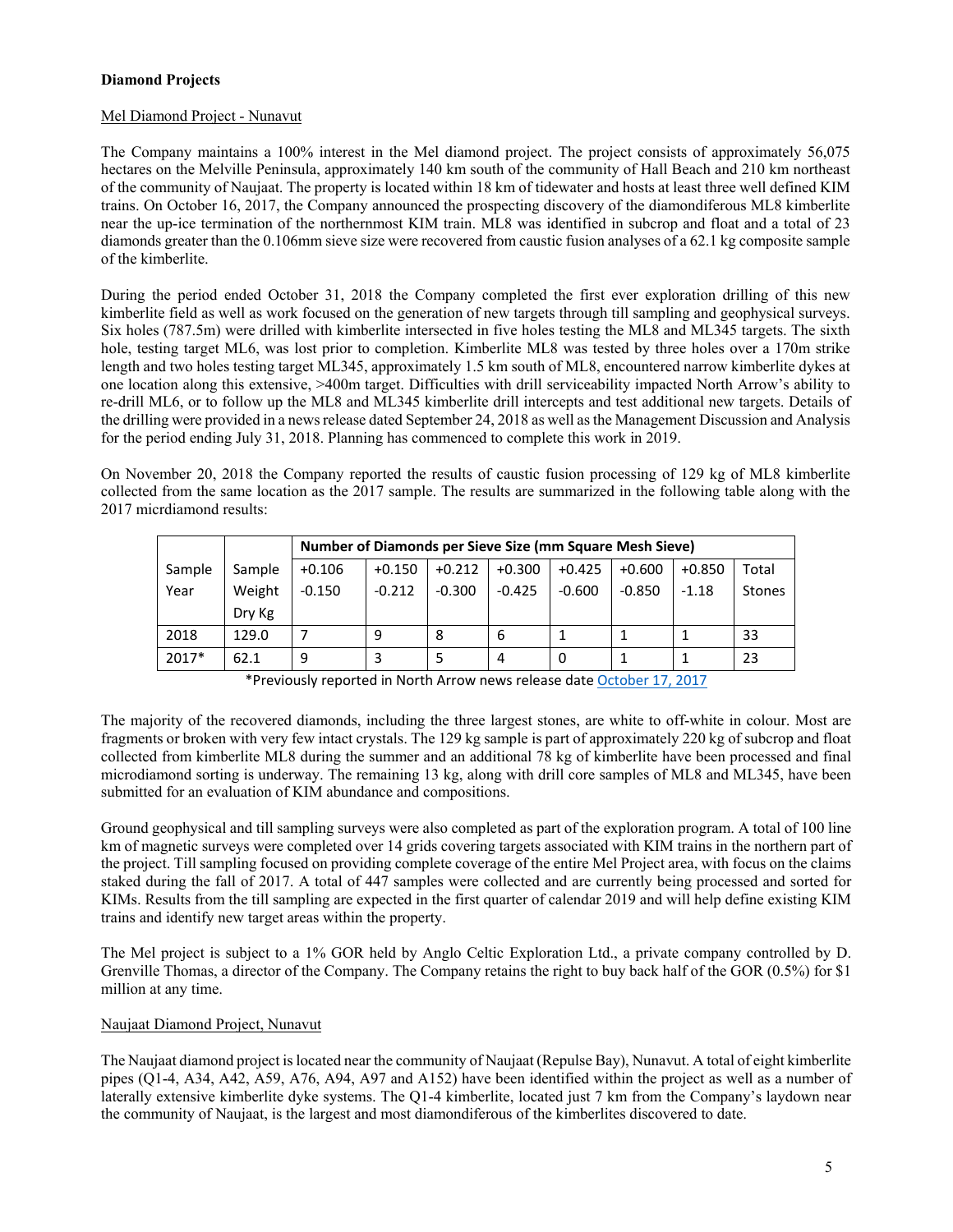On May 15, 2013 the Company confirmed an Inferred Mineral Resource for the 12.5 hectare Q1-4 kimberlite to be 26.1 million carats from 48.8 million tonnes total content of kimberlite with an average +1 DTC total diamond content of 53.6 carats per hundred tonnes (cpht) extending from surface to a depth of 205m. Additional resource upside in the form of a target for further exploration was estimated at between 7.9 to 9.3 million carats of diamonds from 14.1 to 16.6 million tonnes total content of kimberlite with an average +1 DTC total diamond content of 56.1 cpht, extending from 205m depth to 305m depth. Mineral resources that are not mineral reserves do not have demonstrated economic viability. The potential quantity and grade of a target for further exploration referred to above is conceptual in nature, there has been insufficient exploration to define a mineral resource, and it is uncertain whether further exploration will result in the target being delineated as a mineral resource. For information on the data verification, exploration information and the resource and target for further exploration estimation procedures please see the technical report dated May 13, 2013 which is available under the Company's profile at www.sedar.com and on the Company's website (www.northarrowminerals.com). The authors of the report were Barb Kupsch, P.Geol. and David Farrow, P.Geo.

Evaluation work completed by the Company between 2014 and 2018 has included mini-bulk sampling (2014 and 2017) and delineation drilling (2017). Eleven drill holes were completed during the 2017 delineation drill program with approximately 2,440 m of kimberlite core recovered. The holes are part of a planned program to increase confidence in the Q1-4 geological model, including the target for further exploration (TFFE) between 205 and 305m below surface (- 135 to -235 meters above sea level "masl") outlined in the most recent May 2013 technical report on the project. Drilling tested all five major phases of the kimberlite and confirmed the kimberlite extends well beyond 305m below surface with the deepest drill hole terminated in kimberlite at a depth of 376 m below surface (approximately -311 masl). A more complete summary of the drilling results can be found in the Company's Management Discussion and Analysis for the year ended April 31, 2018.

Two mini bulk samples have been collected by the Company, most recently a 210 tonne sample of the A88 and Green kimberlite phases of Q1-4, as a follow up to a 1353t sample collected in 2014 from the A28 phase. On February 28, 2018, the Company reported results from the 2017 mini bulk sample including recovery of 1,991 diamonds greater than +1 DTC (~1 mm), weighing 64.25 carats, from 209.84 dry tonnes of kimberlite for an overall sample grade of 30.6 cpht (carats per hundred tonnes). The sample was processed as three sub samples: C1 (Green Kimberlite phase), C2 (A88 kimberlite phase) and C3 (Mixed Green and A88). Recovered diamonds include 6 diamonds larger than the 3 grainer (~0.6 carat) size. The three largest diamonds, all recovered from the C3 subsample, are 5.25 carats (dark, translucent yellow to brown to white cubic aggregate), 2.09 carats (pale grey rounded aggregate diamond with inclusions), and 1.06 carats (very pale green-yellow rounded flat diamond with inclusions). A summary of the diamond recoveries from each subsample is provided in the table below along with comparable results from the 2014 bulk sample collected from the A28 phase of Q1-4 (sample A282014).

| Sample               | Weight       | $#$ Diamonds | Carats | Sample Grade        |           | Proportion Yellow Diamonds <sup>1</sup> |
|----------------------|--------------|--------------|--------|---------------------|-----------|-----------------------------------------|
|                      | (Dry tonnes) | (+1 DTC)     |        | (cph <sup>2</sup> ) | By Stones | By Carats                               |
| C1                   | 27.06        | 344          | 8.46   | 31.2                | $2.6\%$   | $3.1\%$                                 |
| C <sub>2</sub>       | 51.73        | 467          | 12.99  | 25.1                | $9.9\%$   | $9.9\%$                                 |
| C <sub>3</sub>       | 131.04       | 1.180        | 42.80  | 32.6                | 11.6%     | 28.2%                                   |
| $C1 + C2 + C3^3$     | 209.84       | 1.991        | 64.25  | 30.6                | $10.7\%$  | 21.2%                                   |
| A282014 <sup>4</sup> | 1,353.3      | 11,083       | 384.28 | 28.4                | $9.0\%$   | 21.5%                                   |

<sup>1</sup> includes very pale to pale to intense/dark yellow + green yellow diamonds; same colour breakdown as undertaken for sample A282014.<br><sup>2</sup> carats per hundred tonnes

<sup>3</sup> total 2017 Pit C sample determined by arithmetic

<sup>4</sup> As reported in North Arrow news release dated May 5, 2015.

It is management's opinion that Q1-4 represents a compelling under evaluated diamond resource that benefits from its large size and close proximity to tidewater and infrastructure of the Hamlet of Naujaat. The Company has also noted two identifiable diamond populations including a population of rare Type IaA - Ib coloured diamonds. In December 2015, the Company initiated a polishing exercise on select coloured diamonds from the 2014 mini bulk sample. The purpose of this exercise was to address several of the outstanding questions related to these diamonds including their suitability for polishing, potential yield, and final polished colour. Results from this work have confirmed that i) a portion of the yellow diamond population are fancy orangey yellow diamonds that would be desirable for use in the gem and jewelry trade and ii) the presence of these fancy coloured diamonds could have a significant positive impact on the overall value of the Q1- 4 diamond population. As summarized in the table above, yellow diamonds representing a range of hues and tones, were compiled and documented for the 2017 sample and comprise approximately 10.7% by stone count and 21.2% by carat weight of the diamonds recovered from the overall sample. The proportion of yellow diamonds in the 2017 sample is very similar to the proportions reported from the 2014 sample (see table above).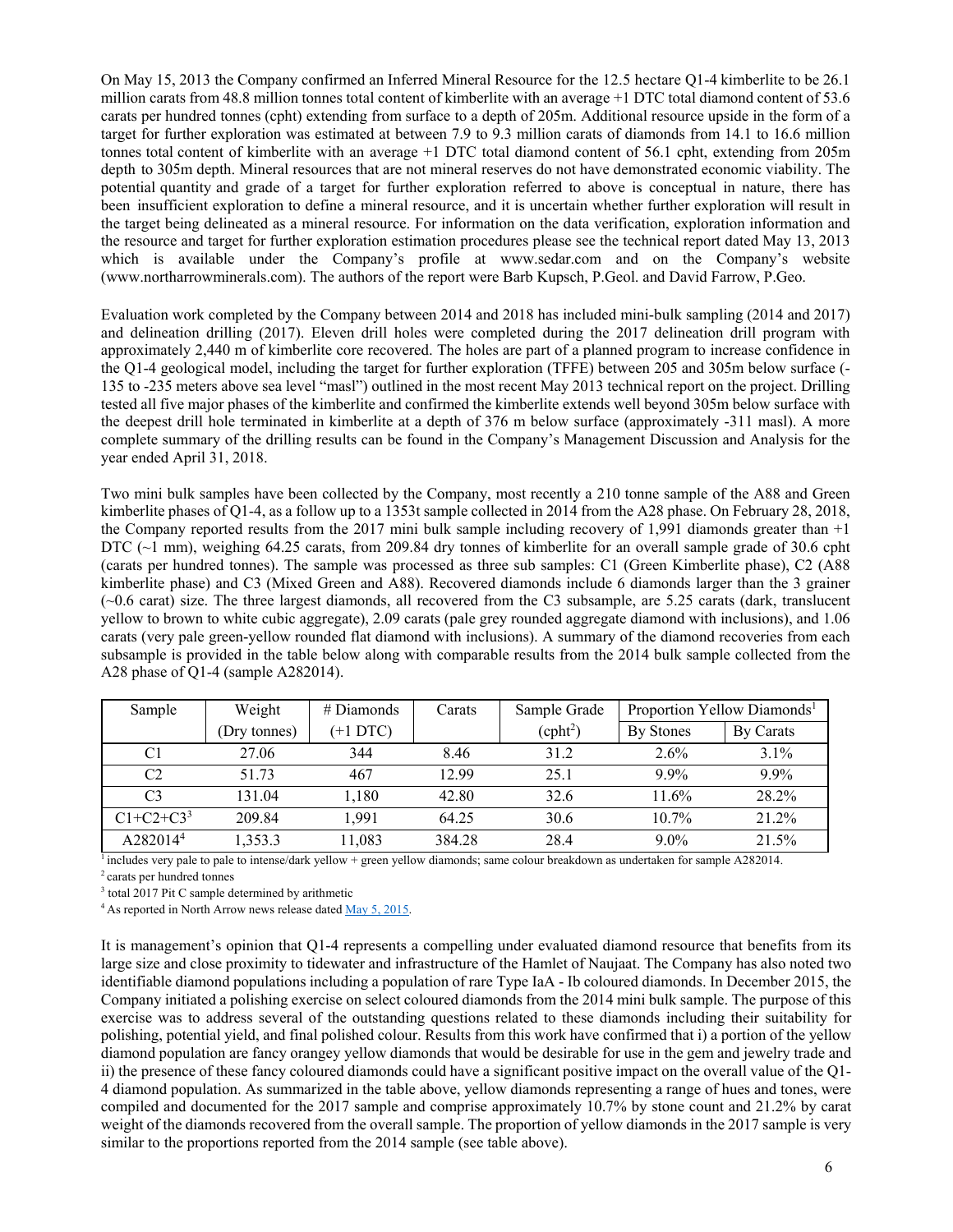As part of the 2017 program, North Arrow also commissioned archeological, ecological mapping and initial engineering surveys of potential road routes from the Company's lay down, located 1 km north of Naujaat, out to the Q1-4 kimberlite. Results of these surveys will be used to pursue permitting options for a road or winter trail to the kimberlite to take advantage of the deposit's close proximity the Hamlet of Naujaat during future evaluation and bulk sampling of the deposit.

During and subsequent to the six months ended October 31, 2018 the Company continued with microdiamond processing of drill core from the 2017 delineation drilling program as well as exploring options to pursue permitting construction of an access road from the Company's laydown to the Q1-4 kimberlite in support of collection of a larger bulk sample.

The Naujaat project is subject to a 0.5% GOR and NSR on diamond, precious metal and base metal production from the project. The holder of this royalty will also receive a payment of \$2.5 million at the time the first royalty payment relating to the project is due.

The Naujaat project is also subject to a 3% net smelter royalty ("NSR") on metals and a 3% gross production royalty ("GPR") on the sale of industrial minerals, including diamonds. Subject to a November 2016 amending agreement, the NSR and GPR may each be reduced to 1% subject to future contingent cash payments to the royalty holder totalling \$5.15M and future staged exploration expenditures totalling \$20M.

## Pikoo Diamond Project, Saskatchewan

The Company's 100% owned Pikoo diamond project consists of 33,374 hectares of mineral claims located approximately 140 km east of La Ronge, Saskatchewan. An all-season road to the community of Deschambault Lake comes to within 6 km of the project's southern boundary. Three drilling programs (53 drill holes; 7,369m) have been completed at the project (2013, 2015, and 2016) and a total of 10 discrete kimberlite occurrences have been discovered. Microdiamond testing of five of the kimberlites have confirmed that the PK150, PK311, PK312, PK314, and PK346 kimberlites are diamondiferous. A full summary of the initial diamond results from these kimberlites can be found in the Company's MD&A's for the years ended April 30, 2014 and 2016 as well as the MD&A for the three months ended July 31, 2016.

All of the kimberlite occurrences within the Pikoo project have been discovered at or near the up-ice termination of welldefined kimberlite indicator mineral (KIM) trains. The trains have been geographically described as the South Pikoo target area (1 KIM train; four kimberlite discoveries); North Pikoo area (1 KIM train; 4 kimberlite discoveries) and the East Pikoo area (2 KIM trains, 2 kimberlite discoveries). A fourth target area, called Bear Lake, has been identified on the basis of a cluster of anomalous KIM results from till samples collected in the southern part of the project area. Detailed evaluations of the petrography of the discovered kimberlites in conjunction with diamond results, mineral abundances and core logging information have been conducted and indicate that additional, as yet undiscovered kimberlites are located in both the North Pikoo and South Pikoo areas.

Subsequent to the six months ended October 31, 2018, the company had staked additional mineral claims in the vicinity of the Pikoo project, increasing the project are to 39,752 ha.

Planning is underway for renewed till sampling at the project in spring of 2019 in an effort to better define existing targets and to identify new target areas on the expanded property.

The Pikoo project is subject to a 1% GOR and NSR on diamond, precious metal and base metal production and a contingent cash payment of \$1.25 million owing to the royalty holder at the time the first royalty payment is due.

# Loki Diamond Project – Northwest Territories

The Loki diamond project consists of 23 mineral claims covering approximately 12,898 ha, acquired by staking between 2013 and 2018 in the Lac de Gras region of the Northwest Territories. The Company holds a 100% interest in these claims subject to royalties ranging from 1.25% to 1.5% on diamonds and base and precious metals. The Loki project mineral claims cover identified target areas to the southwest of Lac de Gras ('South Loki') and to the southeast of the Monument kimberlite cluster ('East Loki').

On April 5, 2018 the Company announced completion of four exploration drill holes (607m) testing three targets including the EG05 kimberlite. Drilling also discovered the 465 kimberlite, the first kimberlite discovery in the Lac de Gras region in over five years. A summary of the drilling is provided in the table below.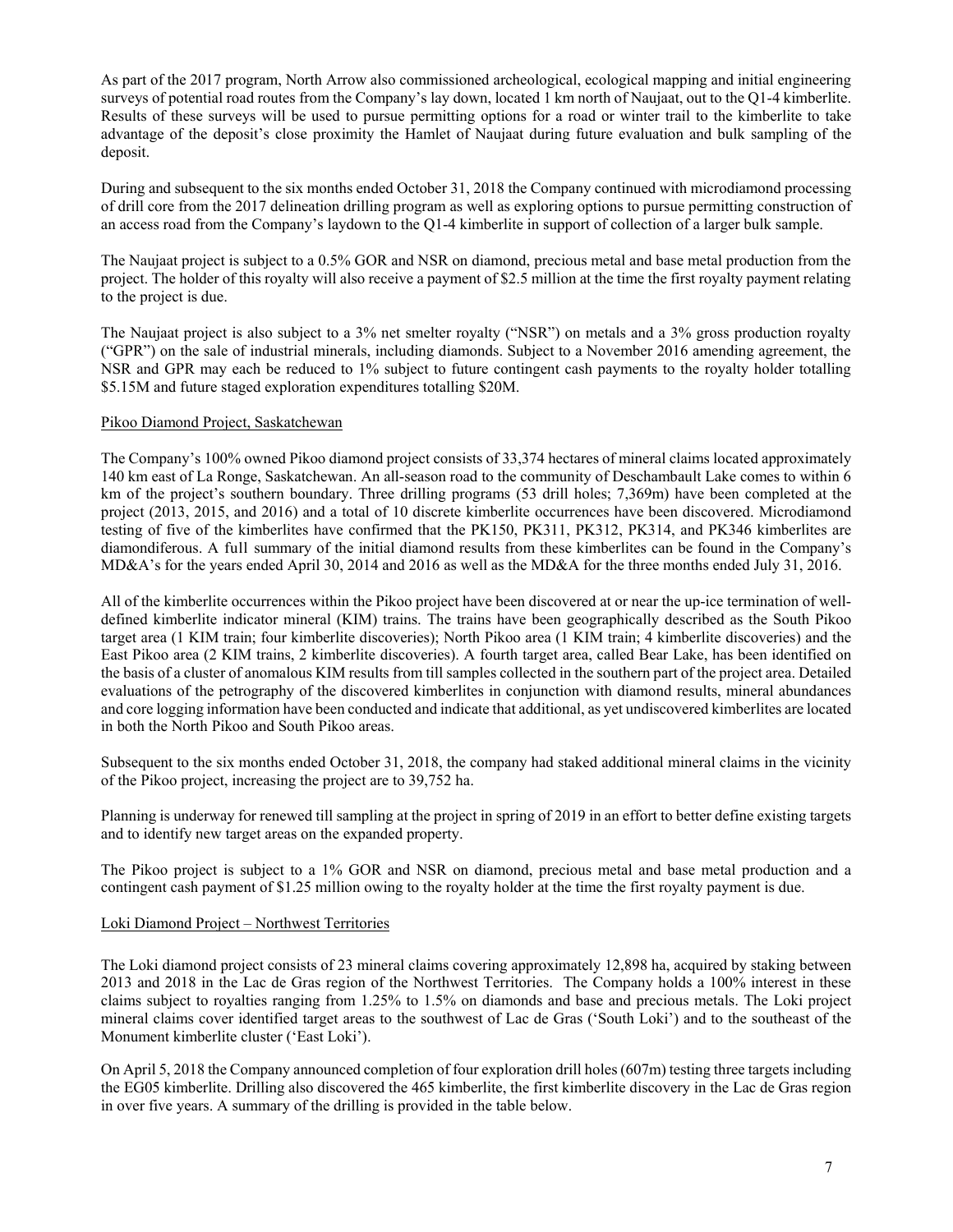| Azimuth  | Angle | Target/Kimberlite | Kimberlite |       |                     | <b>EOH</b> |
|----------|-------|-------------------|------------|-------|---------------------|------------|
|          |       |                   | From $(m)$ | To(m) | Interval $(m)$      | (m)        |
| 180      | $-58$ | 465               |            | N/A   |                     | 142.0      |
| $\theta$ | $-51$ | 465               | 37.68      | 58.53 | $20.85^{\circ}$     | 148.0      |
| N/A      | $-90$ | EGO5              | 17.53      | 169.0 | 151.47 <sup>2</sup> | 169.0      |
| $\theta$ | $-60$ | EG05 West         |            | N/A   |                     | 148.0      |
|          |       |                   |            |       |                     |            |

 $\frac{1}{1}$  includes country rock (granite) blocks from 37.97 to 38.60m and 50.80 to 53.43m.

 $\frac{1}{2}$ includes laminated mudstone from 74.21 to 85.23m.

Target 465 was initially tested with a south oriented drill hole (18-465-01) that encountered granite country rock with intermittent, non-magnetic mafic dykes and localized fracturing down to a depth of 142m. A second drill hole (18-465- 02), positioned approximately 30m to the west, was drilled from south to north and encountered a 20.85m interval of black to olive green kimberlite with up to and locally exceeding 10% country rock (granite) dilution. The kimberlite is generally altered and kimberlite indicator minerals including altered olivine and rare garnet have been observed. Orientation of the two drill holes suggests 465 may dip steeply to the south. In addition to the discovery of 465, a single drill hole (18-EG05-05) also tested the central portion of the EG05 kimberlite. This vertical drill hole encountered resedimented volcaniclastic kimberlite below 17.5m of ice, water and overburden and ended in volcaniclastic kimberlite at a depth of 169m. Drill hole 18-EG05-06 tested a magnetic anomaly located approximately 160m southwest of drill hole 18-EG05-05. Kimberlite was not intersected and the associated magnetic anomaly remains unexplained.

On November 20, 2018, the Company reported microdiamond results for kimberlite samples from EG05 and 465. Caustic fusion results of drill core samples from both kimberlites have been received and are summarized in the following table:

|            |          |          | <b>Number of Diamonds per Sieve Size (mm Square Mesh Sieve)</b> |          |          |          |          |          |               |
|------------|----------|----------|-----------------------------------------------------------------|----------|----------|----------|----------|----------|---------------|
| Kimberlite | Sample*  | $+0.106$ | $+0.150$                                                        | $+0.212$ | $+0.300$ | $+0.425$ | $+0.600$ | $+0.850$ | Total         |
|            | Weight   | $-0.150$ | $-0.212$                                                        | $-0.300$ | $-0.425$ | $-0.600$ | $-0.850$ | $-1.18$  | <b>Stones</b> |
|            | $Drv$ Kg |          |                                                                 |          |          |          |          |          |               |
| EG05       | 164.7    | 19       |                                                                 |          |          |          |          |          | 28            |
| 465        | 40.9     |          |                                                                 |          |          |          |          |          |               |

\*includes weight of diluting country rock xenoliths removed prior to sample submission to processing lab.

An ongoing kimberlite indicator mineral (KIM) characterization study has confirmed EG05 hosts a full suite of KIMs including pyrope and eclogitic garnet, chrome diopside, picroilmenite and chromite. The kimberlite remains unconstrained by drilling completed to date and planning is underway for detailed ground gravity survey in an attempt to better define the extents of the pipe.

The recovery of a single microdiamond from 465 is in line with initial results of petrographic logging and KIM characterization which suggest the kimberlite contains a limited mantle sample.

During the six months ended October 31, 2018 the company completed two short (75m) reverse circulation (RC) drill holes testing target 853 within the South Loki area. The -50 degree holes were set up 30m apart and oriented along the same azimuth to test a modelled magnetic anomaly. Both holes encountered metamorphic sedimentary rocks with no immediate explanation for the magnetic anomaly. Detailed examination of the recovered chip samples is planned in advance of additional work on this unexplained target.

The summer RC drilling was supported in part by a \$100,000 grant as part of the government of the Northwest Territories Mineral Incentives Program (MIP). The grant monies are to be used on eligible exploration expenditures related to the F2019 geophysical and drilling programs on the Loki project.

# Lac de Gras Diamond Project – Northwest Territories

The Lac de Gras Diamond project forms a very large, approximately 147,200 ha contiguous block of mineral claims and mining leases located within the Lac de Gras region of the Northwest Territories. The project area directly adjoins the mineral leases that host the Diavik diamond mine, located 10 km to the north, and the mineral claims of the Company's Loki project to the west. The Ekati diamond mine is located within 40 km to the northwest.

The project is being evaluated under a joint venture arrangement between the Company and Dominion Diamond Mines. Dominion is the joint venture operator. On November 20, 2018 the Company reported that Dominion had provided an update of ongoing exploration on the project. During the spring of 2018, Dominion completed 31 shallow reverse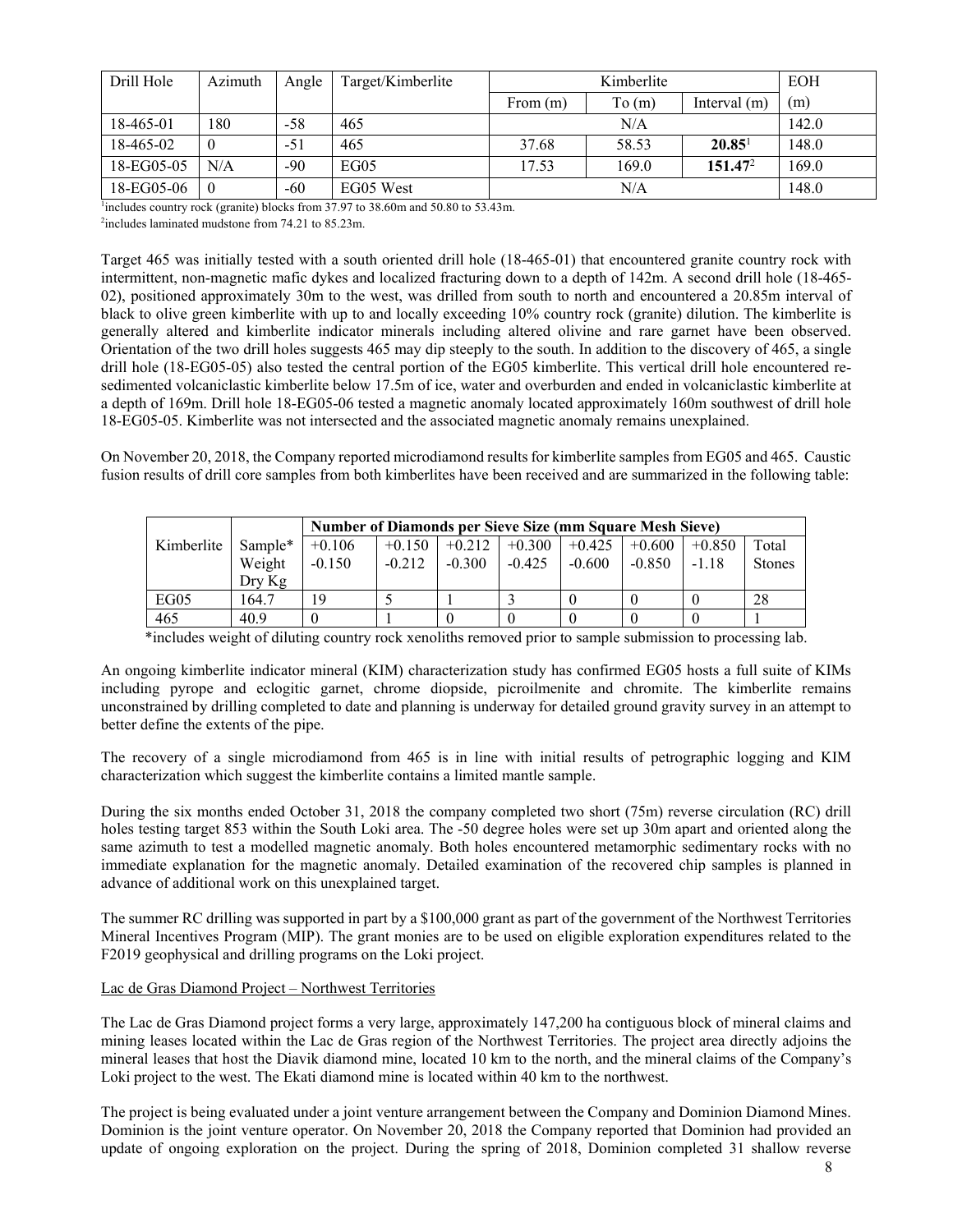circulation (RC) exploration drill holes in eight target areas and 7 diamond drill holes (1,013m) in two target areas. No new kimberlites were discovered however the Big Blue kimberlite, one of three known kimberlites within the project, was tested by a single RC hole and by two vertical diamond drill holes. Drill core from Big Blue has undergone detailed petrographic logging and samples have been submitted for KIM characterization and microdiamond analyses. Final details on the drilling campaigns will be reported to North Arrow at the end of the program. During August 2018, 93 overburden RC holes and 9 hand dug sample pits were completed in 13 target areas. Till samples collected from this work are presently undergoing heavy mineral processing with the goal of better defining KIM dispersal trains down ice from the target areas. The till sample results will be used to prioritize targets for additional discovery type drilling during the winter 2019 field season.

Subsequent to the approval of the 2016, 2017 and 2018 exploration programs, the Company elected not to contribute its proportionate share of costs to these programs. Dominion elected to fund the full programs and budgets and, assuming completion of the full \$4M 2018 program, the Company estimates its current interest in the joint venture is approximately 25%. The decision to not participate in the CY2018 program and budget allows the Company to focus its exploration expenditures on the Mel, Naujaat, Loki and Pikoo projects while retaining a meaningful interest in the LDG joint venture.

Pursuant to a previous acquisition agreement between the Company and Springbok Holdings Inc. ("Springbok") (Please see the Company's Annual Management Discussion and Analyses for the year ended April 30, 2016 for further details on the acquisition agreement), in the event the Company incurs \$2 million in joint venture expenditures on the Lac de Gras Joint Venture Property, the Company will issue to Springbok that number of common shares of the Company having a value of \$1 million.

# Luxx Diamond Project - Nunavut

The Company maintains a 100% interest in the Luxx diamond project, Nunavut. The project was acquired to cover unexplained KIM trains identified from public datasets and consists of approximately 2,300 acres on the tidewater of Chesterfield Inlet, approximately 60 km from the community of Chesterfield Inlet and 100 km north of the community of Rankin Inlet. The project includes at least one, and possibly three KIM trains comprised of Mg-ilmenite, pyrope and eclogitic garnet. The Company presently has the required permits to allow for exploration drilling of targets on the property.

The Luxx project is subject to a 1% GOR held by Anglo Celtic Exploration Ltd., a private company controlled by D. Grenville Thomas, a director of the Company. The Company retains the right to buy back half of the GOR (0.5%) for \$1 million at any time.

# Timiskaming Diamond Project, Ontario/Quebec

The Timiskaming diamond project is located in the Cobalt-New Liskeard-Elk Lake-Notre Dame du Nord (Ville Marie) region of northeastern Ontario and northwestern Quebec. Between 1995 and 2012, Stornoway Diamond Corporation ("Stornoway") and its predecessor companies conducted comprehensive diamond exploration programs within the project area resulting in the discovery of nine kimberlites. In May 2013, the Company announced the completion of a drilling program that fulfilled the requirements of the option work program under an option agreement with Stornoway and as a result the Company earned an 80% interest in the project. Accordingly, ongoing evaluation of the project is subject to an 80%/20% (Company/Stornoway) participating joint venture. Surficial sediment sampling and geophysical data from the project suggest additional undiscovered kimberlites may be located within the project area.

# **Gold and Other Projects**

l

The Company maintains an interest in a number of non-material metals projects in northern Canada, particularly Nunavut. The Company continues to pursue opportunities to see these properties further evaluated, however has no plans to fund or conduct exploration of these properties on its own. Details on specific properties are provided below.

# Hope Bay ORO Gold Project – Nunavut

The Company's 100% owned ORO gold property is located in the Hope Bay Volcanic Belt (HBVB) in Nunavut and is strategically located on tide water covering the northern end of the HBVB, approximately 3.25km to the north of TMAC Resources' Doris gold mine. Gold mineralization at the Doris gold mine occurs along a well-defined stratigraphic volcanic contact, which extends northward onto the ORO property. The ORO property hosts numerous gold showings and potentially gold bearing structures including the Elu shear zone and Wombat zone.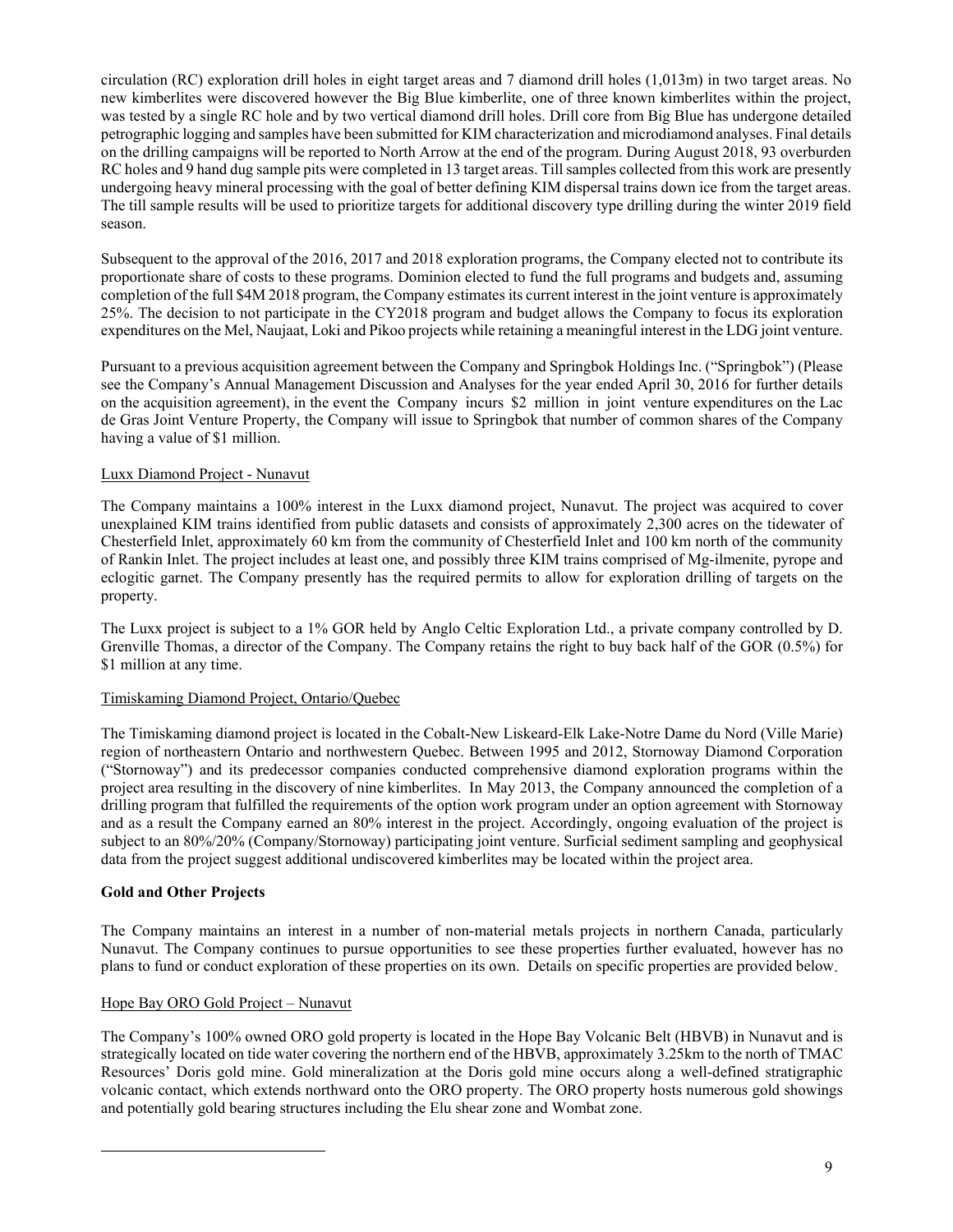## Contwoyto Project, Nunavut

During the year ended April 30, 2018, the Company completed the sale of its 100% interest in the Contwoyto Project, Nunavut, including the Butterfly gold prospect, to Benchmark Metals Inc. ("Benchmark"), formerly Crystal Exploration Inc., for consideration of \$100,000 and 333,332 common shares of Benchmark. Under the terms of the agreement, the Company received initial payments of \$50,000 and 166,666 shares on closing of the transaction. The Company subsequently received a second tranche of 166,666 shares and the balance of the cash (\$50,000) is due on or before December 15, 2018. The Company retains a 1.0% GOR on diamonds and a 1.0% NSR on precious and base metals. Half of the GOR and NSR can be purchased by Benchmark at any time with the payment of \$1.0 million. The Company will also receive conditional share payments of 166,666 Benchmark shares in the event that Benchmark reports an inferred gold resource exceeding 250,000 ounces associated with the Butterfly gold prospect and a further 166,666 Benchmark shares in the event Benchmark reports a separate inferred resource of at least 250,000 ounces of gold outside of the Butterfly area.

## **FINANCIAL CONDITION, LIQUIDITY, CAPITAL RESOURCES, OPERATIONS AND FINANCIAL RESULTS**

## **Overall performance**

|                                                                          |   | <b>October 31, 2018</b>               |   | April 30, 2018                       | April 30, 2017                     |
|--------------------------------------------------------------------------|---|---------------------------------------|---|--------------------------------------|------------------------------------|
| <b>Current assets</b><br><b>Non-current assets</b><br><b>Liabilities</b> | S | 1,688,494<br>18,392,961<br>(380, 784) |   | 1,026,379<br>16,404,232<br>(437,497) | 573,152<br>12,067,108<br>(83, 103) |
| Shareholders' equity                                                     | S | 19,700,671                            | S | 16,993,114                           | 12,557,157                         |

## **Financing/Use of Proceeds**

On May 18, 2017, the Company completed a non-brokered private placement of 20,000,000 units at a price of \$0.25 per unit for gross proceeds of \$5,000,000. Each unit consisted of one common share and one common share purchase warrant. Each warrant entitles the holder to purchase one additional common share at a price of \$0.40 per share for a period of three years. The proceeds raised were used for drilling and mini-bulk sampling programs at the Loki and Naujaat projects, ongoing exploration work at other projects and working capital.

On June 19, 2018, the Company completed a non-brokered private placement of 10,135,000 flow-through shares at a price of \$0.20 per share and 6,481,717 units at a price of \$0.17 per unit for gross proceeds of \$3,128,892. Each unit consisted of one common non-flow-through share and one common share purchase warrant. Each warrant entitles the holder to purchase one additional common share at a price of \$0.30 per share for a period of two years. The flow-through shares were issued at a premium which was determined to be \$304,050 and was recorded as a reduction in the share capital and an equivalent deferred premium liability which is credited to operations as the Company incurs eligible exploration expenditures. During the six months ended October 31, 2018, the Company incurred sufficient eligible exploration expenditures to credit \$273,441 of the deferred premium to operations as other income and the balance of \$30,609 remains as the deferred premium at October 31, 2018 to be credited to operations in the future. Finders' fees and costs of \$90,169 were payable in connection with these private placements. The proceeds raised will be used for drilling and sampling programs at the Mel, Loki, and Naujaat projects as well as ongoing exploration work on other projects and working capital.

# **Results of Operations**

During the three and six months ended October 31, 2018 (the "current quarter and the current period"), the Company recorded losses of \$5,418 or \$0.00 per share and \$545,330 or \$0.01 per share respectively. This is compared with losses of \$222,697 or \$0.00 per share and \$589,265 or \$0.01 per share respectively for the three and six months ended October 31, 2017 (the "comparative quarter and comparative period"). The \$43,935 reduction in the loss for the current period compared to the comparative period was largely due to increased other income resulting from the Company's flow through financing offset by increased share-based compensation costs on options granted during the period.

Expenses for the current quarter were \$232,571 (comparative quarter - \$229,419) an increase of \$3,152 from the comparative quarter. The increase in expenses during the current period was largely related to increased share-based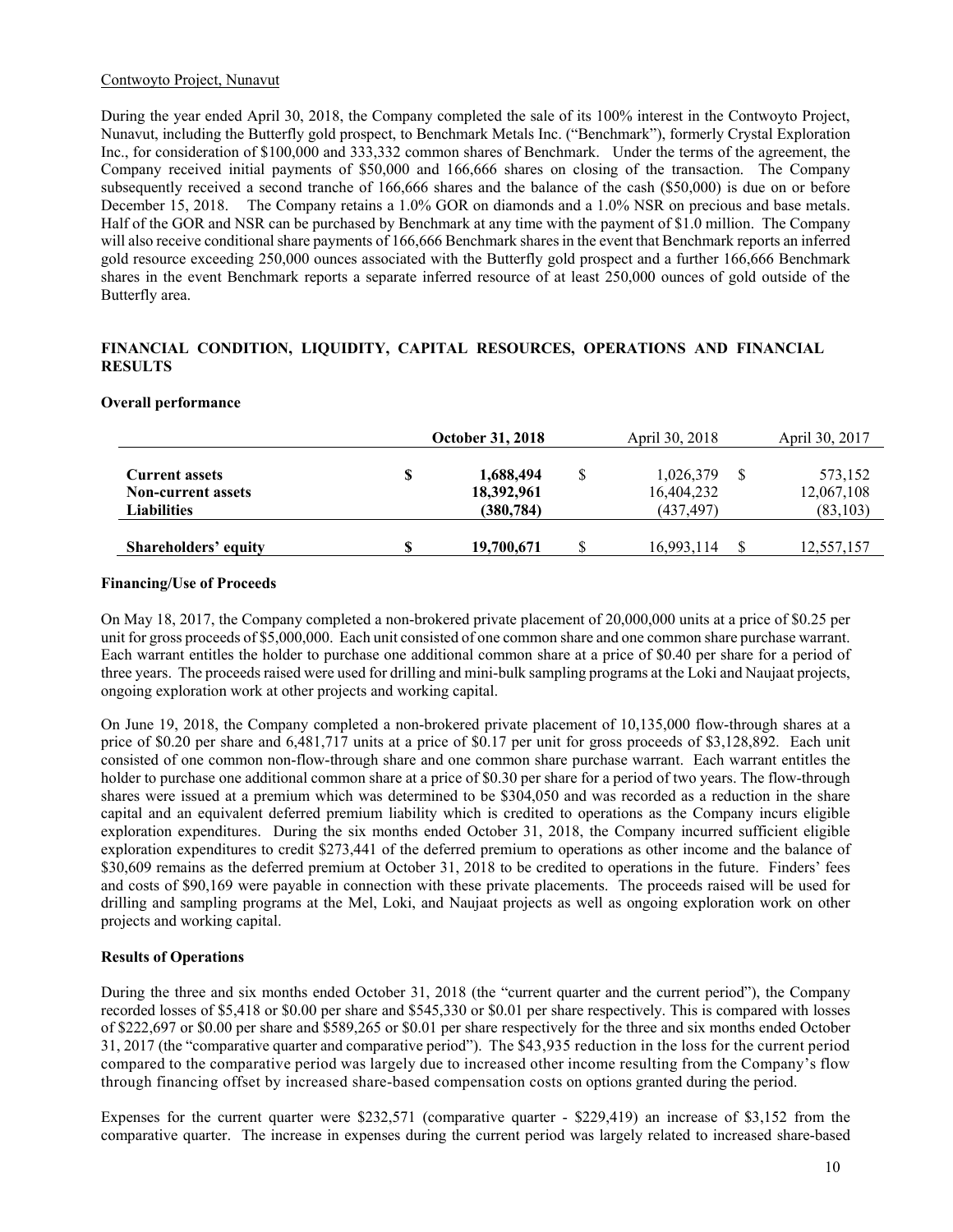compensation \$85,220 (comparative quarter - \$62,445) offset by reductions in advertising, promotion and travel \$27,270  $(2017 - $47,161)$ .

Expenses for the current period were \$840,378 (comparative period - \$686,424) an increase of \$153,954 from the comparative period. The increase in expenses during the current period was largely related to a \$191,759 increase in share-based compensation to \$518,214 (comparative period - \$326,455) offset by reduced advertising costs \$73,949 (comparative period - \$96,546). During the current period the granting and vesting of options resulted in increased sharebased compensation costs.

In addition, during the current period the Company recorded \$273,441 (comparative period - \$nil) of other income deferred premium, recovered \$25,000 from exploration and evaluation assets (comparative period - \$102,500) and recorded a loss of \$6,667 (comparative period – \$18,098) on marketable securities and warrants. During the current period the Company issued flow-through shares at a premium to the market and this premium is recorded as a deferred premium liability on the statement of financial position. As the Company spends funds to meet its flow-through share obligation the deferred premium liability is reduced and this reduction is reflected as other income – deferred premium in the statement of loss.

## **Summary of quarterly results**

The following table sets out selected unaudited quarterly financial information of North Arrow and is derived from the Company's unaudited quarterly consolidated financial statements prepared by management. The Company's interim consolidated financial statements are prepared in accordance with IFRS and are expressed in Canadian dollars.

| <b>Quarter Ending</b> |    | Interest |    | Income or (Loss)<br>from Continued<br>Operation and Net<br>Income (Loss) |     | Basic Earnings<br>(Loss) per share<br>from Continued<br>Operation and Net<br>Income $(Loss)$ |   | Earnings (Loss) per<br>share |
|-----------------------|----|----------|----|--------------------------------------------------------------------------|-----|----------------------------------------------------------------------------------------------|---|------------------------------|
| October 31, 2018      | \$ | 910      | S  | (5,418)                                                                  | \$  | (0.00)                                                                                       | S | (0.00)                       |
| July 31, 2018         | S  | 222      | \$ | (539, 912)                                                               | \$. | (0.01)                                                                                       |   | (0.01)                       |
| April 30, 2018        | \$ | 5,245    | \$ | (158, 735)                                                               | \$  | (0.00)                                                                                       |   | (0.00)                       |
| January 31, 2018      | \$ | 4.540    | \$ | (191, 924)                                                               | \$. | (0.00)                                                                                       |   | (0.00)                       |
| October 31, 2017      | \$ | 10,599   | \$ | (222, 697)                                                               | S   | (0.00)                                                                                       |   | (0.00)                       |
| July 31, 2017         | S  | 7.036    | S  | (366, 568)                                                               | \$. | (0.01)                                                                                       |   | (0.01)                       |
| April 30, 2017        | \$ | 419      | \$ | (214, 458)                                                               | S   | (0.01)                                                                                       |   | (0.01)                       |
| January 31, 2017      |    | 1,137    |    | (152, 947)                                                               |     | (0.00)                                                                                       |   | (0.00)                       |

## **Variations in Quarterly Results**

The Company's quarterly results can be affected by many factors such as seasonal fluctuations, variations in capital markets, the write-off of capitalized amounts, flow-through share financings, stock-based compensation costs, tax recoveries and legal matters.

The \$5,418 loss for the second quarter of fiscal 2019 reflects the Company's ongoing administration costs, and share based compensation costs of \$85,220 reduced by income, recoveries and gains of \$227,153. The income was primarily a result of the Company conducting Canadian exploration and crediting to operations \$173,105 of the premium it received on a flow through financing.

The \$539,912 loss for the first quarter of fiscal 2019 reflects the Company's ongoing administration costs, share based compensation costs of \$432,994, other income of \$100,336 and no recovery of exploration and evaluation expenses on the disposition of non-core assets.

The \$158,735 loss for the fourth quarter of fiscal 2018 reflects the Company's ongoing administration costs, share based compensation costs of \$32,294 and increased advertising, promotion and travel costs.

The \$191,924 loss for the third quarter of fiscal 2018 reflects the Company's ongoing administration costs, share based compensation costs of \$54,196 and increased advertising, promotion and travel costs.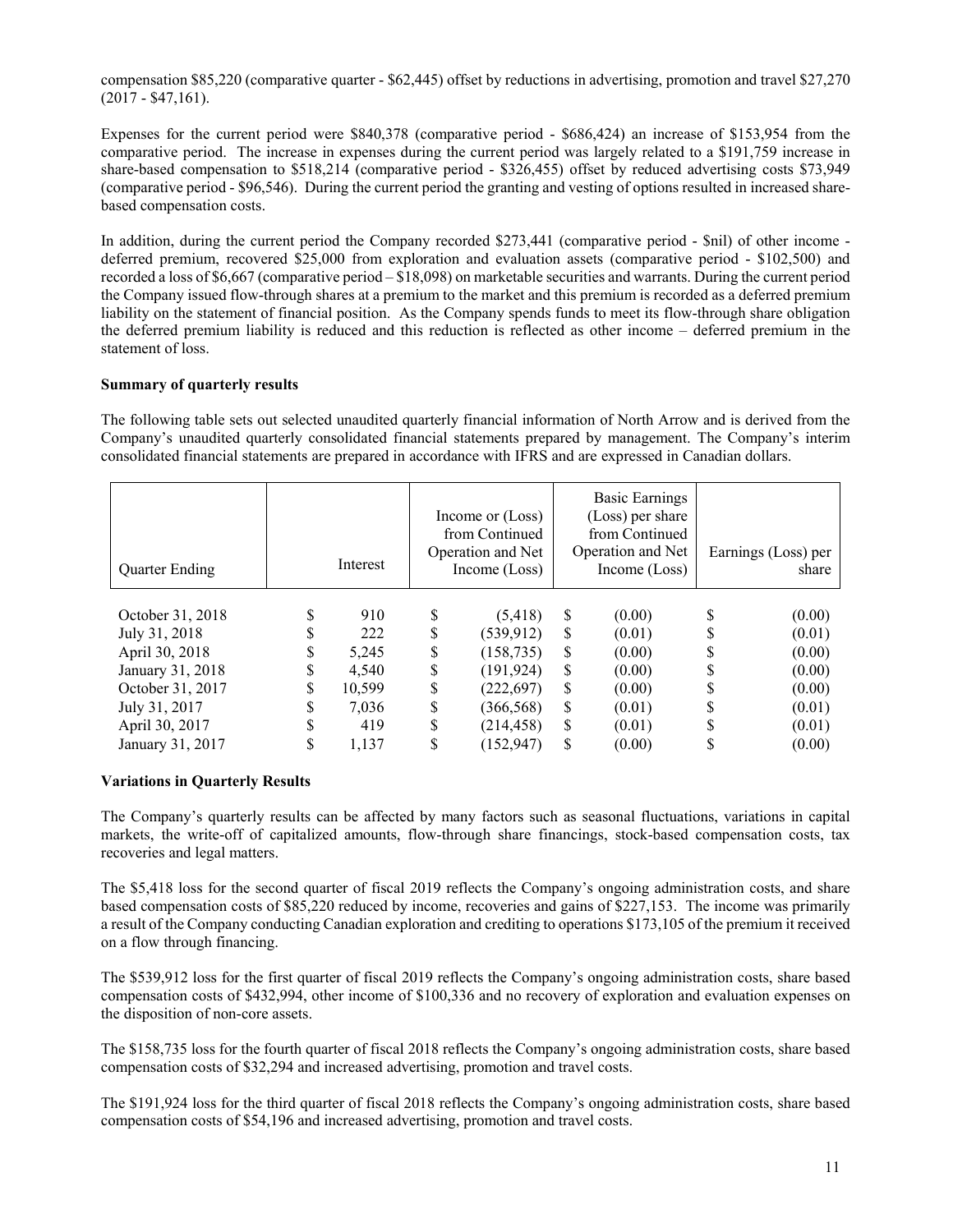The \$222,697 loss for the second quarter of fiscal 2018 reflects the Company's ongoing administration costs, share based compensation costs of \$62,445 and increased advertising, promotion and travel costs.

The \$366,568 loss for the first quarter of fiscal 2018 reflects the Company's ongoing administration costs, share based compensation costs of \$264,010 and a \$102,500 recovery on the sale of exploration and evaluation assets.

The \$214,458 loss for the fourth quarter of fiscal 2017 reflects the Company's ongoing administration costs as it has maintained its properties and undertaken activities to raise funds.

The \$152,947 loss for the third quarter of fiscal 2017 reflects ongoing administration, a gain of \$33,750 on the completion of the sale of mineral property information, a recovery of amounts previously written off related to exploration and evaluation assets and marketable security transactions.

# **Financial Position - October 31, 2018 compared to April 30, 2018**

At October 31, 2018, the Company had cash of \$1,423,234, exploration and evaluation assets of \$18,336,245, accounts payable and accrued liabilities of \$350,175, deferred premium liability \$30,609 and shareholders' equity of \$19,700,671. These amounts are compared to cash of \$774,951, exploration and evaluation assets of \$16,340,050, accounts payable and accrued liabilities of \$437,497 and shareholders' equ1ty of \$16,993,114 at April 30, 2018. The primary reason for the change in the Company's financial position is a result of the Company completing private placements for net proceeds of \$3,038,723 during the period which increased cash, and shareholders' equity and enabled it to spend \$1,996,195 on its exploration and evaluation assets.

During the six months ended October 31, 2018 the Company incurred a loss of \$545,330 compared to a loss of \$589,265 for the comparative period. The decrease in the loss from the comparative period is largely due to increased other income sources of \$295,048 (comparative period - \$97,159) offset by increase in share-based compensation costs \$518,214 (comparative period - \$326,455). Included in other income sources is \$273,441 of the premium paid by subscribers to the flow through share financing. During the current period the Company completed a flow through financing at a premium to the market. Under IFRS this premium is credited to income as the Company incurs Canadian Exploration Expenditures and at October 31, 2018 the Company had incurred sufficient expenditures to credit income \$273,441.

# **Liquidity**

At October 31, 2018 the Company had working capital of \$1,307,710 compared to a working capital of \$588,882 at April 30, 2018. During the current period the Company's cash position increased \$648,283 (comparative period – \$2,541,260) as a result of completing a \$3,038,723 (comparative period - \$4,963,748) financing less cash expenditures of \$337,548 (comparative period - \$354,947) and \$2,052,892 (comparative period - \$2,067,541) spent on operating and investing activities respectively.

## **Operating activities**

During the current period the Company's operating activities used \$337,548 (comparative period - \$354,947) of cash. The use of cash in operating activities during the period reflects the Company's funding of a loss of \$545,330 (comparative period – \$589,265) adjusted for both non-cash gains and expenditures and the use of cash of \$26,124 (comparative period – \$16,348) for funding changes in items such as accounts receivable, prepaid expenses, due to related parties and accounts payable.

Non-cash gains and expenditures consist of the recovery of exploration and evaluation assets \$25,000 (comparative period - \$102,500), share-based compensation \$518,214 (comparative period - \$326,455), depreciation \$7,466 (comparative period - \$8,613), other income on deferred premiums \$273,441 (comparative period - \$nil) and a loss of \$6,667 (comparative period – \$18,098) on warrants and marketable securities dispositions and revaluations to fair market value.

## **Investing activities**

During the current period the Company's investing activities used \$2,052,892 (comparative period - \$2,067,541) of cash. During the current period the Company used \$2,052,892 (comparative period - \$2,144,061) to evaluate its exploration and evaluation assets and purchase equipment. The investing expenditures for the current period were reduced by the cash the Company received of \$nil (comparative period - \$76,520) from the sale of exploration and evaluation assets and marketable securities.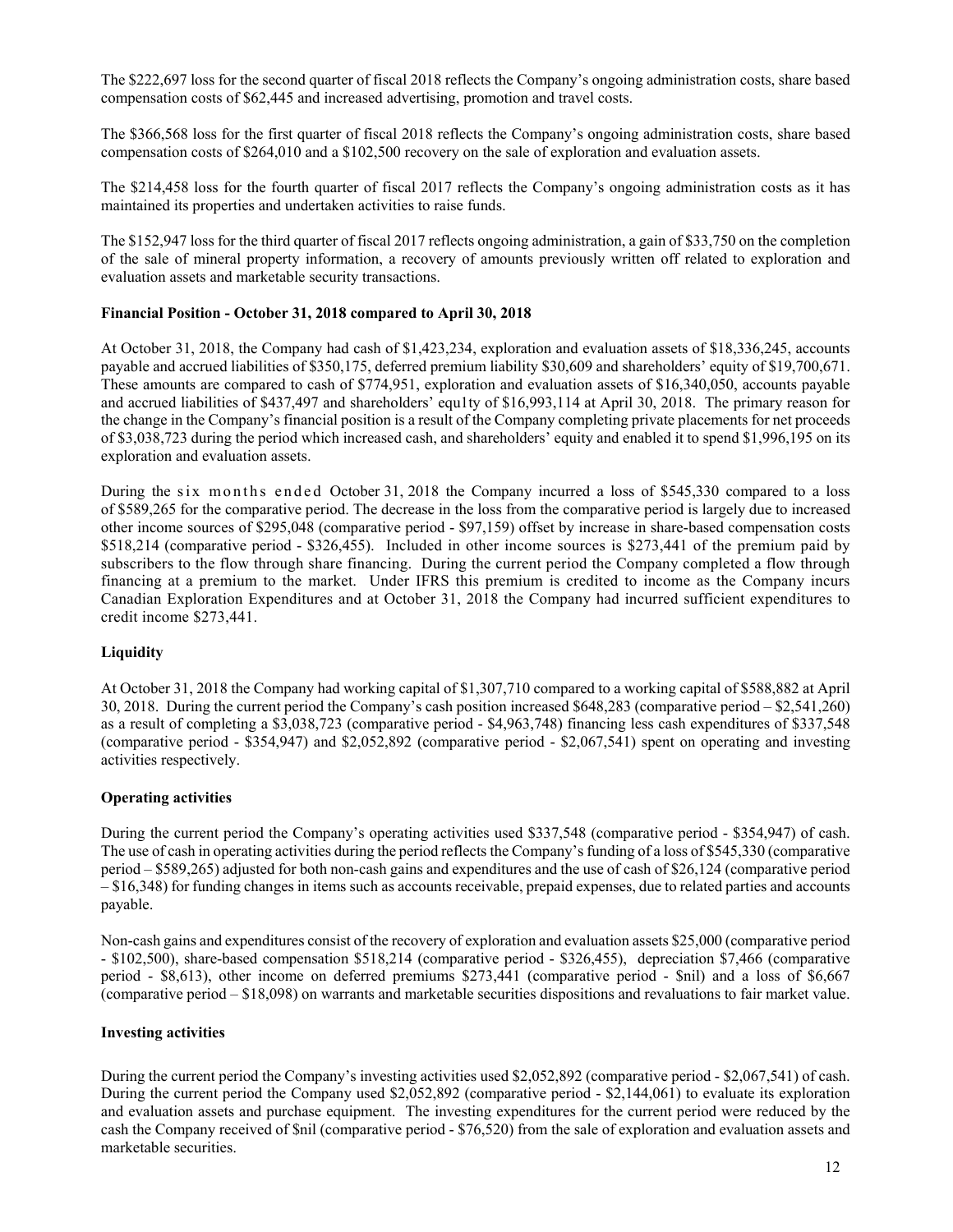# **Financing activities**

During the current period the Company raised net proceeds of \$3,038,723 (comparative period - \$4,963,748) from the issuance of units and shares by way of a private placement.

## **Capital Resources**

The Company's financial condition and future prospects are significantly affected by overall economic conditions. The Company has no source of operating revenue and relies on equity financings, joint ventures and warrant and stock option exercises to further exploration on its properties.

The Company's long-term financial success is dependent on management's ability to discover and develop economically viable mineral deposits. Actual funding requirements may vary from those planned due to a number of factors, including the progress of exploration activity and the Company's ability to raise additional funds on favourable terms. Management recognizes there will be risks involved that may be beyond their control. The Company intends to continue to use various strategies to minimize its dependence on equity capital, including the securing of joint venture partners where appropriate.

The Company's ability to generate cash is very much affected by the current market conditions, its share price and thirdparty interest in its assets. In the current equity market, funds for companies at an early/grass-roots stage of exploration are limited and dilution to existing shareholders from an equity financing increases as the share price decreases. The Company has no credit facilities that could be used for ongoing operations because it has no operating cash flow.

In order to finance the Company's exploration programs and to cover administrative and overhead expenses, the Company raises money through equity sales, from the exercise of convertible securities and, in the past, from the sale of investments.

Although the Company has had past success in obtaining financing, there can be no such assurance that it will be able to obtain adequate financing in the future or that the terms of any financing will be favourable. Many factors influence the Company's ability to raise funds, including the state of the resource market and commodities prices and the climate for mineral exploration.

The Company's management actively manages its landholdings in an effort to keep those landholdings with the greatest exploration potential in good standing for as long as possible. The Company's management regularly reviews its cash position against future plans and makes decisions regarding these plans accordingly.

The Company raised additional funds in June 2018 to further exploration efforts at its various exploration properties and to maintain its listing on the TSXV. The Company is seeking to minimize variable expenses to the extent possible and may seek joint venture partners to continue to further exploration of its mineral properties.

## **Risks and Uncertainties**

Industry

An investment in natural resource companies involves a significant degree of risk. The degree of risk increases substantially where the Company's properties are in the exploration as opposed to the development stage. Investment in the securities of the Company should be considered as highly speculative due to the nature of the Company's business. The following additional risk factors should be given special consideration.

## Exploration, Development and Mining Risks

Exploring and developing mineral resource projects bears a high potential for all manner of risks. Additionally, few exploration projects successfully achieve development due to factors that cannot be predicted or foreseen. Moreover, even one such factor may result in the economic viability of a project being detrimentally impacted such that it is neither feasible nor practical to proceed. Mineral exploration involves many risks, which even a combination of experience, knowledge and careful evaluation may not be able to overcome. Operations in which the Company has a direct or indirect interest will be subject to all the hazards and risks normally incidental to exploration, development and production of diamonds and base/precious metals, any of which could result in work stoppages, damage to property, and possible environmental damage. If any of the Company's exploration programs are successful, there is a degree of uncertainty attributable to the calculation of resources and reserves and the corresponding grades that could be mined or dedicated to future production. Until reserves are actually mined and processed, calculations of quantity and grade must be considered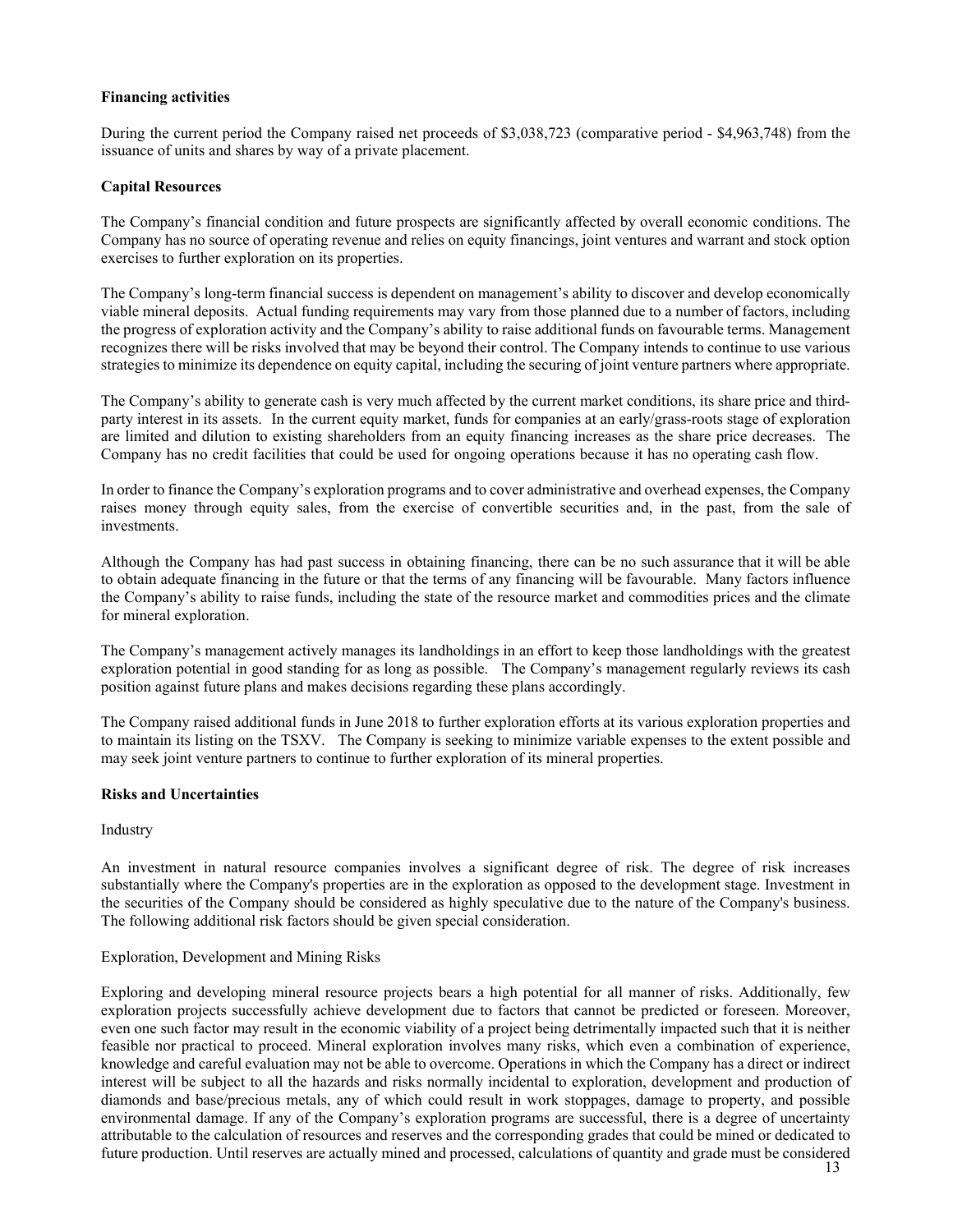as estimates only. In addition, the quantity of resources and reserves may vary depending on diamond or metal prices. Any material change in resources and reserves, including grade or recovery ratio, may affect the economic viability of the Company's properties. In addition, there can be no assurance that diamond and metal recoveries in small-scale laboratory tests will be duplicated in larger scale tests under on-site conditions or during production. The Company closely monitors its activities and those factors, which could impact them, and employs experienced consulting, engineering, and legal advisors to assist in its risk management reviews.

The Company's properties are currently being assessed for exploration and as a result, the Company has no source of operating cash flow. Failure to obtain additional financing could result in a delay or indefinite postponement of further exploration. Development of the Company's mineral properties will only follow upon obtaining satisfactory exploration results. Mineral exploration and development involves a high degree of risk and few properties that are explored are ultimately developed into producing mines. There is no assurance that the Company's mineral exploration and development activities will result in any discoveries of mineralization that can be converted into resources or reserves. The long-term profitability of the Company's operations will be in part directly related to the cost and success of its exploration programs, which may be affected by a number of factors. Substantial expenditures are required to establish resources and reserves through drilling, to develop metallurgical processes to extract the metal or diamonds and, in the case of new properties, to develop the mining and processing facilities and infrastructure at any site chosen for mining. Although substantial benefits may be derived from the discovery of a major mineralized deposit, no assurance can be given that minerals will be discovered in sufficient quantities to justify commercial operations or that the funds required for development can be obtained on a timely basis.

## Foreign Operation Risks

Historically, the majority of the Company's expenses have been denominated in Canadian Dollars so its exposure to foreign exchange risk has been limited. Exploration activities outside of Canada can expose the Company to foreign exchange risk. Presently, the Company does not have foreign operations or use foreign-exchange contracts to mitigate this risk, but that may change in future, depending upon the size of the Company's exploration programs denominated in currencies other than the Canadian Dollar.

#### Insurance

The Company's involvement in the exploration for mineral properties may result in the Company becoming subject to liability for pollution, property damage, personal injury or other hazards. Although the Company may have insurance to address many risks, such insurance has limitations on liability that may not be sufficient to cover the full extent of such liabilities. In addition, such risks may not, in all circumstances be insurable or, in certain circumstances, the Company may elect not to obtain insurance to deal with specific risks due to the high premiums associated with such insurance or other reasons. The payment of such uninsured liabilities would reduce the funds available to the Company. The occurrence of a significant event that the Company is not fully insured against, or the insolvency of the insurer of such event, could have a material adverse effect on the Company's financial position, results of operations or prospects.

## Environmental Risks

All phases of the mineral exploration and development business present environmental risks and hazards and are subject to environmental legislation. Environmental legislation provides for, among other things, restrictions and prohibitions on spills, releases or emissions of various substances used and or produced in association with mineral exploration and mining operations. The legislation also requires that facility sites be operated, maintained, abandoned and reclaimed to the satisfaction of applicable regulatory authorities. Compliance with such legislation can require significant expenditures and a breach may result in the imposition of fines and penalties, some of which may be material. Environmental legislation is evolving in a manner expected to result in stricter standards and enforcement, larger fines and liability and potentially increased capital expenditures and operating costs. The discharge of pollutants into the air, soil or water may give rise to liabilities to foreign governments and third parties and may require the Company to incur costs to remedy such discharge. No assurance can be given that the application of environmental laws to the business and operations of the Company will not result in a curtailment of production or a material increase in the costs of production, development or exploration activities or otherwise adversely affect the Company's financial condition, results of operations or prospects.

## Prices, Markets and Marketing of Diamonds and Base/Precious Metals

14 political trends, expectations of inflation, currency exchange fluctuations, interest rates, global or regional consumptive The Company's revenues, if any, are expected to be in large part derived from the mining and sale of diamonds and base/precious metals or interests related thereto. The price of those commodities has fluctuated widely, particularly in recent years, and is affected by numerous factors beyond the Company's control including international economic and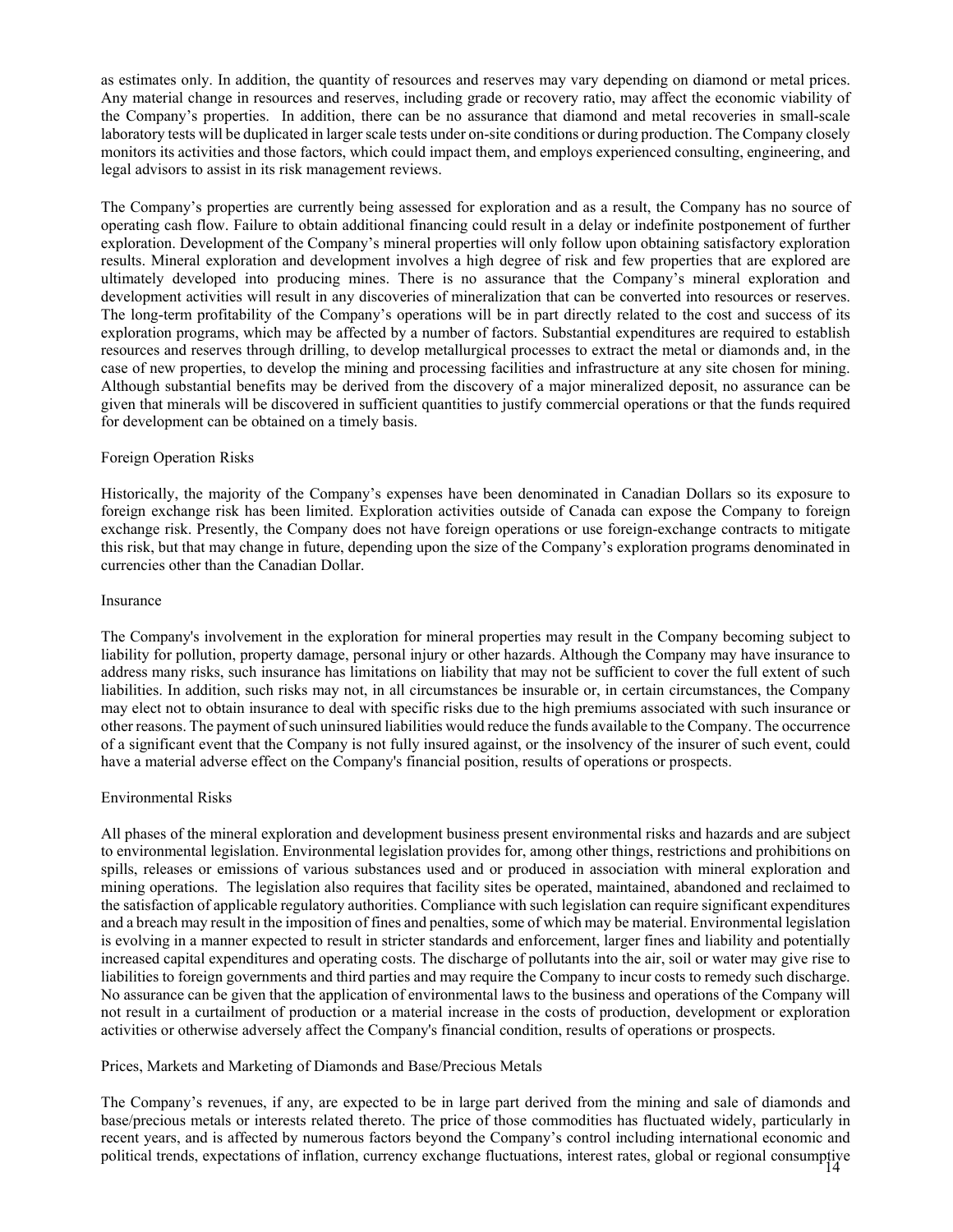patterns, speculative activities, increased production due to new mine developments and improved mining and production methods. The effect of these factors on the price of diamonds and base/precious metals, and therefore the economic viability of any of the Company's exploration projects, cannot accurately be predicted.

The marketability of any minerals acquired or discovered may be affected by numerous factors which are beyond the control of the Company and which cannot be accurately predicted, such as the proximity and capacity of milling facilities, mineral markets and processing equipment and governmental regulations including regulations relating to royalties, allowable production and importing and exporting of minerals.

Substantial Capital Requirements and Liquidity

The Company anticipates that it will make substantial capital expenditures for the acquisition, exploration, development and production of its mineral properties in the future. The Company currently has no revenue and may have limited ability to expend the capital necessary to undertake or complete future drilling programs. There can be no assurance that debt or equity financing, or cash generated by operations will be available or sufficient to meet these requirements or for other corporate purposes or, if debt equity financing is available, that it will be on terms acceptable to the Company. Moreover, future activities may require the Company to alter its capitalization significantly. The inability of the Company to access sufficient capital for its operations could have a material adverse effect on the Company's financial condition, results of operations or prospects.

## Issuance of Debt

From time to time the Company may enter into transactions or activities that may be financed with debt which could impair the Company's ability to obtain additional financing in the future. The inability of the Company to access sufficient capital for the repayment of any debt could have a material effect on the Company's financial condition, results of operations or prospects.

# **Outstanding Share Data**

The Company's authorized capital is unlimited common shares without par value.

As at December 20, 2018, the Company had the following shares, options and warrants outstanding:

|                               |        | Number        |
|-------------------------------|--------|---------------|
| Shares issued and outstanding |        | 92,772,458    |
| Options:                      |        |               |
| Expire May 10, 2023           | \$0.27 | 2,070,000     |
| Expire January 28, 2019       | \$0.70 | 982,500       |
| Expire September 25, 2019     | \$0.60 | 607,500       |
| Expire December 16, 2019      | \$0.54 | 200,000       |
| Expire June 23, 2022          | \$0.27 | 2,230,000     |
| Expire November 21, 2022      | \$0.25 | 150,000       |
| Expire July 12, 2023          | \$0.20 | 2,695,000     |
| Warrants:                     |        |               |
| May 18, 2020                  | \$0.40 | 20,000,000    |
| June 19, 2020                 | \$0.30 | 6,481,717     |
|                               |        |               |
| Fully diluted                 |        | 128, 189, 175 |

## **Share issuances**

On May 18, 2017, the Company completed a non-brokered private placement of 20,000,000 units at a price of \$0.25 per unit for gross proceeds of \$5,000,000. Each unit consisted of one common share and one common share purchase warrant. Each warrant entitles the holder to purchase one additional common share at a price of \$0.40 per share for a period of three years. The proceeds raised have been used for a drill program at Naujaat, ongoing exploration work at other projects and working capital**.** 

Effective June 19, 2018, the Company completed both a non-brokered private placement of flow through shares at a price of \$0.20 per share and a concurrent placement of non-flow through units for gross proceeds of \$3,128,892. Each nonflow through unit was issued at a price of \$0.17 and consisted of a common share and a common share purchase warrant. Each warrant will entitle the holder to purchase an additional share of the Company at a price of \$0.30 per share for a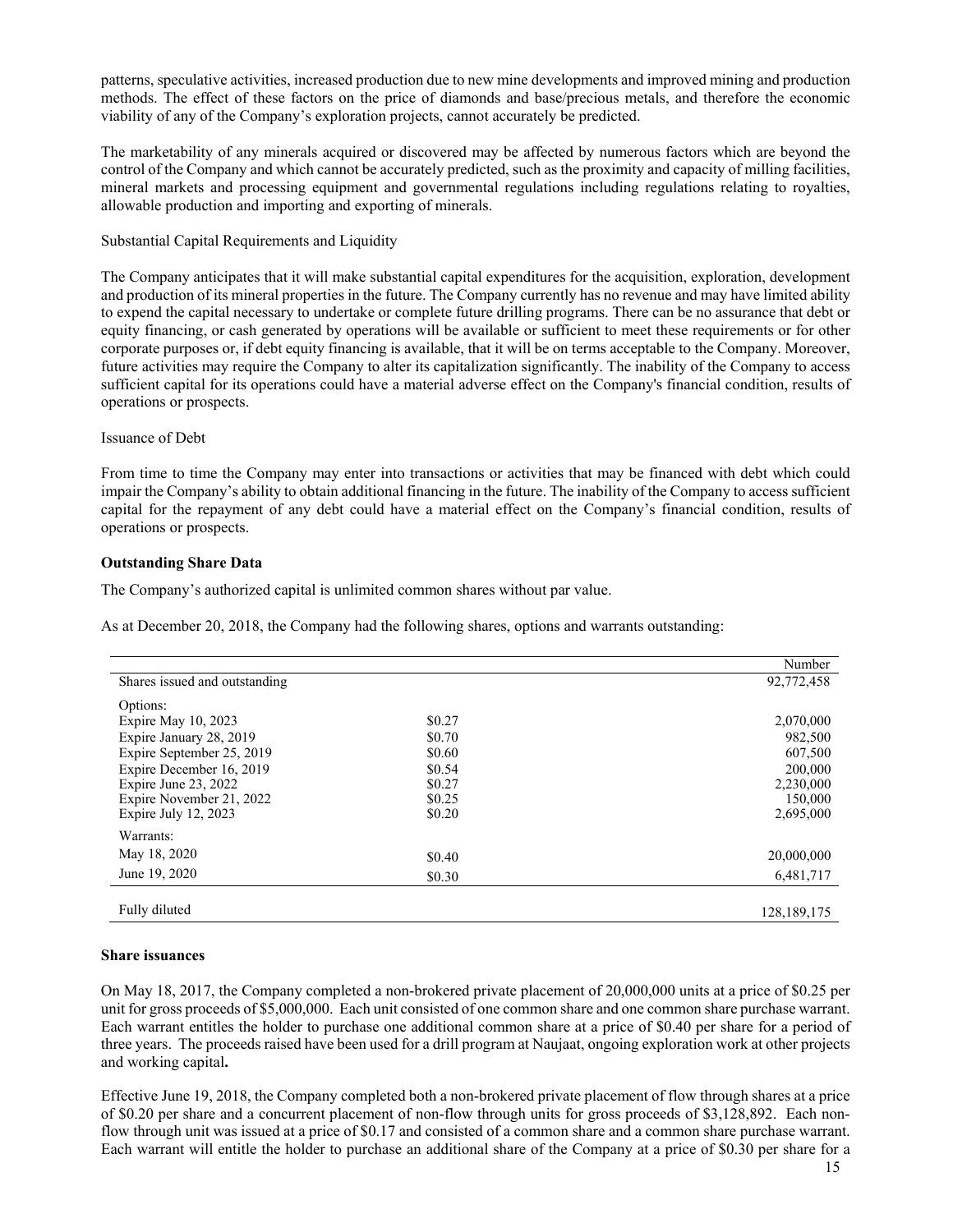period of two years. Additionally, if the closing price of the Company's shares is at or above \$0.40 for a period of 10 consecutive trading days the expiry date of the warrants may be accelerated to the date that is 30 trading days after the acceleration trigger date. Finders' fees and costs totalling \$90,169 were paid on a portion of the placements.

## **Stock options and warrants**

At the Company's Annual General Meeting on November 9, 2017, the shareholders of the Company ratified the stock option plan (the "Plan"). The Plan gives the directors the authority to grant options to directors, officers, employees and consultants. The maximum number of shares to be issued under the Plan is 10% of the issued and outstanding common shares at the time of the grant. The exercise price of each option granted shall not be less than the market price at the date of grant less a discount up to 25% in accordance with the policies of the TSXV.

Options granted can have a term up to 5 years with vesting provisions determined by the directors in accordance with TSXV policies for Tier 2 Issuers, with a typical vesting period of 25% upon grant and 25% every six months thereafter.

# **Transactions with Related Parties**

The Company incurred the following transactions in the normal course of operations in connection with companies which have an officer and/or director in common.

- a) Paid or accrued consulting fees of \$9,000 (2017 \$9,000) to the Corporate Secretary of the Company. This amount is included in salaries disclosed below.
- b) Paid \$1,982 (2017 \$1,924) for office costs to a company controlled by a director.
- c) Charged related parties \$13,800 (2017 \$13,800) for rent, office and administrative costs.
- d) Included in other receivables is \$1,575 (2017 \$883) due from companies having a director or officers in common.

The remuneration of directors and key management personnel during the period ended October 31, 2018 was as follows:

|                                                                                                              | <b>October 31, 2018</b>     | October 31, 2017            |
|--------------------------------------------------------------------------------------------------------------|-----------------------------|-----------------------------|
| Salaries <sup>1</sup><br>Salaries in exploration costs <sup>1</sup><br>Share-based compensation <sup>2</sup> | 82,044<br>71.438<br>313,266 | 98,080<br>53,420<br>208,611 |
| Total                                                                                                        | 466,748                     | 360,111                     |

1 – When key management is working specifically on mineral properties their time is capitalized against the mineral property. Included in salaries are payments as follows: CEO- \$112,500, CFO - \$30,000, Corp. Sec. - \$9,000.

2 – Share-based compensation is the fair value of options that have been granted to directors and key management personnel.

During the year ended April 30, 2016, the Company entered into an employment agreement with a senior employee and officer for his services requiring a minimum annual payment of \$225,000. In addition, the employment agreement contains clauses which could provide for a payment or payments in excess of \$450,000 on termination of employment or conclusion of a change in control or similar transaction.

## **Commitments**

The commitment for rental of the Company's office space and equipment is as follows:

| Year ending    |          |
|----------------|----------|
| April 30, 2019 | \$39,113 |
| April 30, 2020 | \$78,226 |
| April 30, 2021 | \$59,579 |
| April 30, 2022 | \$3.636  |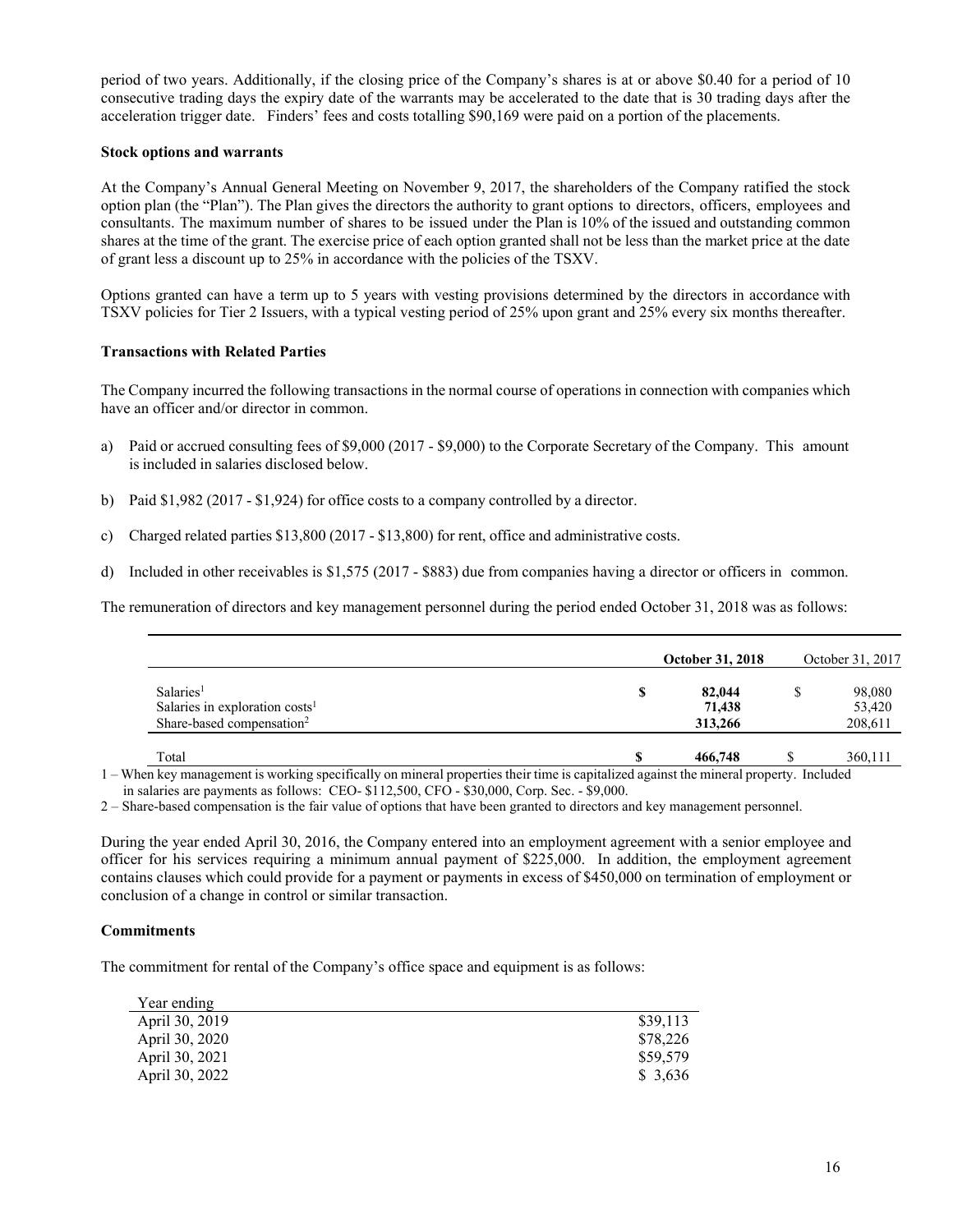# **CHANGES IN ACCOUNTING POLICIES AND CRITICAL ACCOUNTING ESTIMATES, JUDGMENTS AND ASSUMPTIONS**

## **NATURE AND CONTINUANCE OF OPERATIONS**

North Arrow Minerals Inc. (the "Company") is incorporated federally under the laws of the Canada Business Corporations Act ("CBCA").

The financial statements of the Company are presented in Canadian dollars, which is the functional currency of the Company. The Company trades on the TSX Venture Exchange (TSXV – NAR) and its registered office address is Ste. #960-789 West Pender Street, Vancouver, BC, Canada V6C 1H2.

The Company's principal business activity is the acquisition and exploration of exploration and evaluation assets. To date, the Company has not generated significant revenues from operations and is considered to be in the exploration stage.

The Company's financial statements have been prepared on a going concern basis which assumes the Company will be able to realize its assets and discharge its liabilities in the normal course of business for the foreseeable future. At October 31, 2018, the Company had an accumulated deficit of \$21,171,862 (April 30, 2018 - \$20,576,532), incurred ongoing losses and has no source of recurring revenue. These material uncertainties may cast significant doubt upon the Company's ability to continue as a going concern. The Company's financial statements do not reflect the adjustments to the carrying values of assets and liabilities, the reported amounts of expenses and the classification of statement of financial position items if the going concern assumption was inappropriate. These adjustments could be material.

The Company's continuation as a going concern is dependent on the successful results from its mineral property exploration activities, its ability to reduce or defer discretionary expenditures and its continued ability to raise equity capital or borrowings sufficient to meet current and future obligations.

## **Statement of Compliance**

The Company's financial statements have been prepared in accordance with International Financial Reporting Standards ("IFRS") as issued by the International Accounting Standards Board ("IASB") and interpretations of the International Financial Reporting Interpretations Committee ("IFRIC") and specifically with IAS 34, Interim Financial Reporting. The accounting policies applied in preparation of the Company's financial statements are consistent with those applied and disclosed in the Company's financial statements for the year ended April 30, 2018, save for the adoption of IFRS 9, see change in accounting policy – financial instruments. The Company's financial statements are presented in Canadian dollars unless otherwise noted.

## **Historical cost**

The Company's financial statements have been prepared on a historical cost basis except for certain financial instruments measured at fair value.

## **Significant accounting judgments, estimates and assumptions**

The preparation of financial statements in conformity with IFRS requires management to make certain estimates, judgments and assumptions that affect the reported amounts of assets and liabilities at the date of the financial statements and the reported revenues and expenses during this period.

Although management uses historical experiences and its best knowledge of the amount, events or actions to form the basis for judgments and estimates, actual results may differ from these estimates.

The most significant accounts that require estimates as the basis for determining the stated amounts include the recoverability of exploration and evaluation assets, valuation of share-based payments, marketable securities, deferred premiums and valuation of deferred tax amounts.

Critical judgments exercised in applying accounting policies that have the most significant effect on the amounts recognized in the financial statements are as follows: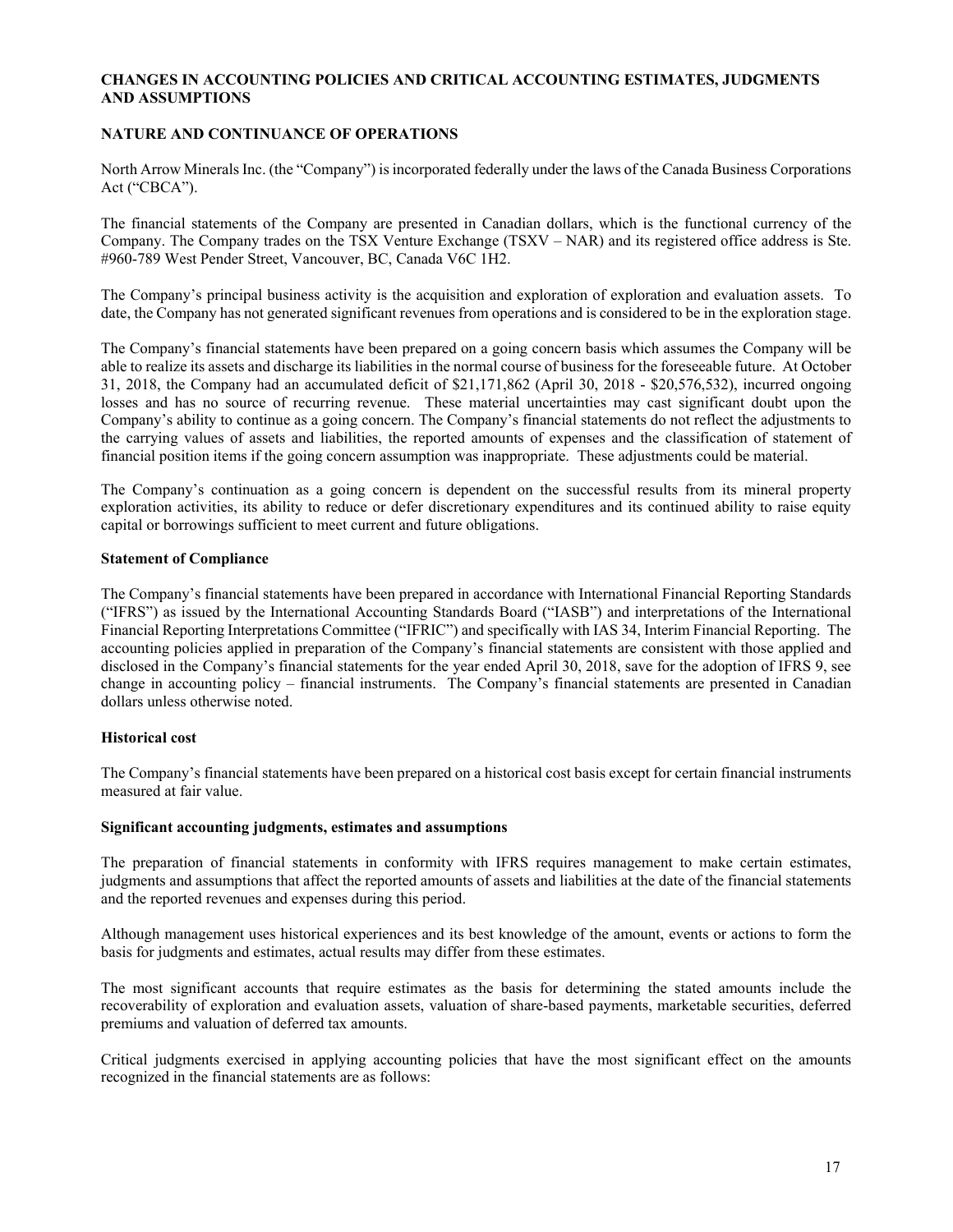Economic recoverability and probability of future benefits of exploration and evaluation costs*.* 

Management has determined that exploration, evaluation and related costs incurred which were capitalized may have future economic benefits and may be economically recoverable. Management uses several criteria in its assessments of economic recoverability and probability of future economic benefits including geologic and other technical information, the history of conversion of mineral deposits with similar characteristics to its own properties to proven and probable mineral reserves, the quality and capacity of existing infrastructure facilities, evaluation of permitting and environmental issues and local support for the project.

Valuation of share-based payments and warrants recorded as marketable securities

The Company uses the Black-Scholes Option Pricing Model for valuation of share-based payments and warrants recorded as marketable securities. Option pricing models require the input of subjective assumptions including expected price volatility, interest rates and forfeiture rates. Changes in the input assumptions can materially affect the fair value estimate and Company's earnings and equity reserves.

Valuation of deferred premiums and flow-through shares

On issuance the Company bifurcates the flow- through share into i) a flow-though share premium liability based on the estimated premium the investor pays for the flow-through share feature and ii) share capital. Upon qualifying expenses being incurred, the Company derecognizes the liability and the premium is recognized as other income.

Income taxes

In assessing the probability of realizing income tax assets, management makes estimates related to expectations of future taxable income, applicable tax opportunities, expected timing of reversals of existing temporary differences and the likelihood that tax positions taken will be sustained upon examination by applicable tax authorities. In making its assessments, management gives additional weight to positive and negative evidence that can be objectively verified.

## **New Accounting pronouncements**

- i) The IASB has issued standards and amendments which have been adopted by the Company. Each of the new standards is effective for annual periods beginning on or after January 1, 2018. The adoption of the standards and amendments did not have a material effect on the financial statements – see below – change in accounting policy – financial instruments.
- ii) Certain pronouncements were issued by the IASB or IFRIC but were not yet effective as at May 1, 2018. The Company intends to adopt these standards and interpretations when they become effective.

Change in accounting policy – financial instruments

On May 1, 2018, the Company adopted IFRS 9- financial instruments ("IFRS 9") which replaced IAS 39 Financial Instruments: Recognition and Measurement. IFRS 9 did not impact the Company's classification and measurement of financial assets and liabilities except for marketable securities. The Company adopted IFRS 9 retrospectively without restatement of comparative amounts resulting in a reclassification of \$50,000 from investment revaluation reserve to deficit at May 1, 2018. Future changes in the fair value of marketable securities will be recorded directly in profit or loss. No other differences of any significance have been noted in relation to the adoption of IFRS 9.

The following are the accounting standards issued but not effective for the current period that the Company believes could be significant.

IFRS 16 – Leases

Effective for annual periods commencing on or after January 1, 2019, this new standard eliminates the classification of leases as either operating or finance leases and introduces a single lessee accounting model which requires the lessee to recognize assets and liabilities for all leases with a term of longer than 12 months. The Company is currently evaluating the impact the new standard is expected to have on its financial statements.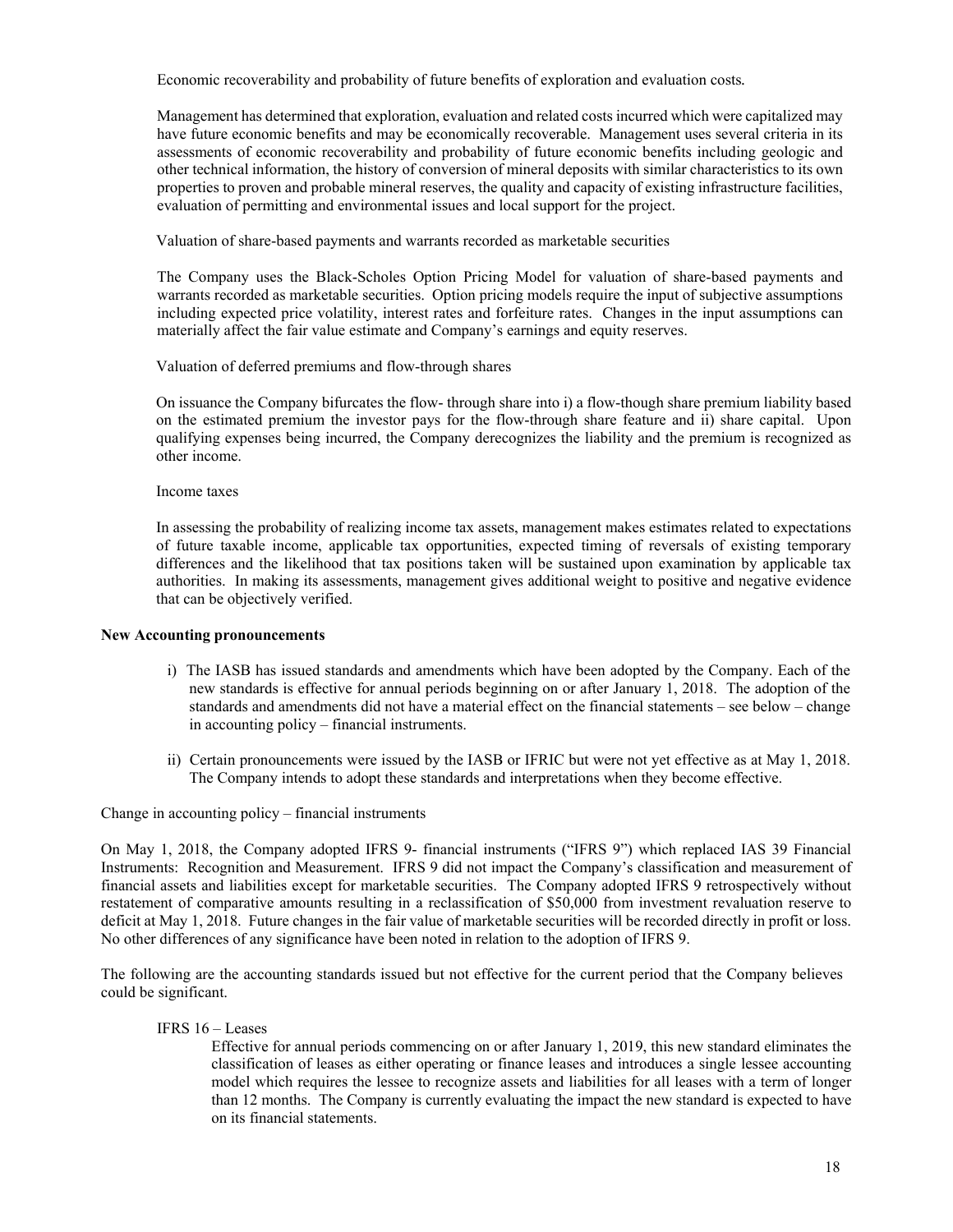# **FINANCIAL INSTRUMENTS AND RISK MANAGEMENT**

Financial instruments measured at fair value are classified into one of three levels in the fair value hierarchy according to the relative reliability of the inputs used to estimate the fair values. The three levels of the fair value hierarchy are:

Level 1 – Unadjusted quoted prices in active markets for identical assets or liabilities;

Level 2 – Inputs other than quoted prices that are observable for the asset or liability either directly or indirectly; and Level 3 – Inputs that are not based on observable market data.

The Company's financial instruments consist of cash, marketable securities, receivables and accounts payable and accrued liabilities. Cash is carried at fair value using a Level 1 fair value measurement. The carrying value of receivables, accounts payable and accrued liabilities and due to related parties approximate their fair values due to their immediate or short-term maturity. Marketable securities consisting of common shares are recorded at fair value based on the quoted market prices in active markets at the reporting date, which is consistent with Level 1 of the fair value hierarchy. Marketable securities consisting of warrants are recorded at fair value based on a Black Scholes pricing model consistent with Level 3 of the fair value hierarchy.

The Company is exposed to a variety of financial risks by virtue of its activities, including credit risk, interest rate risk, liquidity risks, foreign currency risk, and equity market risk. The Company's objective with respect to risk management is to minimize potential adverse effects on the Company's financial performance. The Board of Directors provides direction and guidance to management with respect to risk management. Management is responsible for establishing controls and procedures to ensure that financial risks are mitigated to acceptable levels.

## Credit risk

Credit risk is the risk of financial loss to the Company if a counter-party to a financial instrument fails to meet its contractual obligations. The Company manages credit risk by investing its excess cash in short-term investments with investment grade ratings, issued by a Canadian chartered bank. The Company's receivables consist primarily of sales tax receivables due from the federal government and receivables from companies with which the Company has exploration agreements or options. The maximum exposure to credit risk at the reporting date is the carrying value of the Company's receivables and cash.

## Interest rate risk

Interest rate risk is the risk that the fair value or future cash flows of a financial instrument will fluctuate because of changes in market interest rates. Financial assets and liabilities with variable interest rates expose the Company to interest rate risk with respect to its cash flow. It is management's opinion that the Company is not exposed to significant interest rate risk.

# Liquidity risk

Liquidity risk is the risk that the Company will not be able to meet its obligations as they become due. The Company's ability to continue as a going concern is dependent on management's ability to raise the funds required through future equity financings, asset sales or exploration option agreements, or a combination thereof. The Company has no regular cash flow from its operating activities. The Company manages its liquidity risk by forecasting cash flow requirements for its planned exploration and corporate activities and anticipating investing and financing activities. Management and the Board of Directors are actively involved in the review, planning and approval of annual budgets and significant expenditures and commitments. Failure to realize additional funding could cast significant doubt on the Company's ability to continue as a going concern. As at October 31, 2018, the Company had cash of \$1,423,234 (April 30, 2018 - \$774,951) available to settle current liabilities of \$380,784 (April 30, 2018 - \$437,497).

# Foreign currency risk

The Company's activities are within Canada and accordingly the Company is not subject to significant foreign currency risk.

# Equity market risk

The Company is exposed to equity price risk arising from its marketable securities, which are classified as available-forsale. The Company plans to sell its marketable securities as market conditions permit, or as is required to finance the Company's operations from time-to-time.